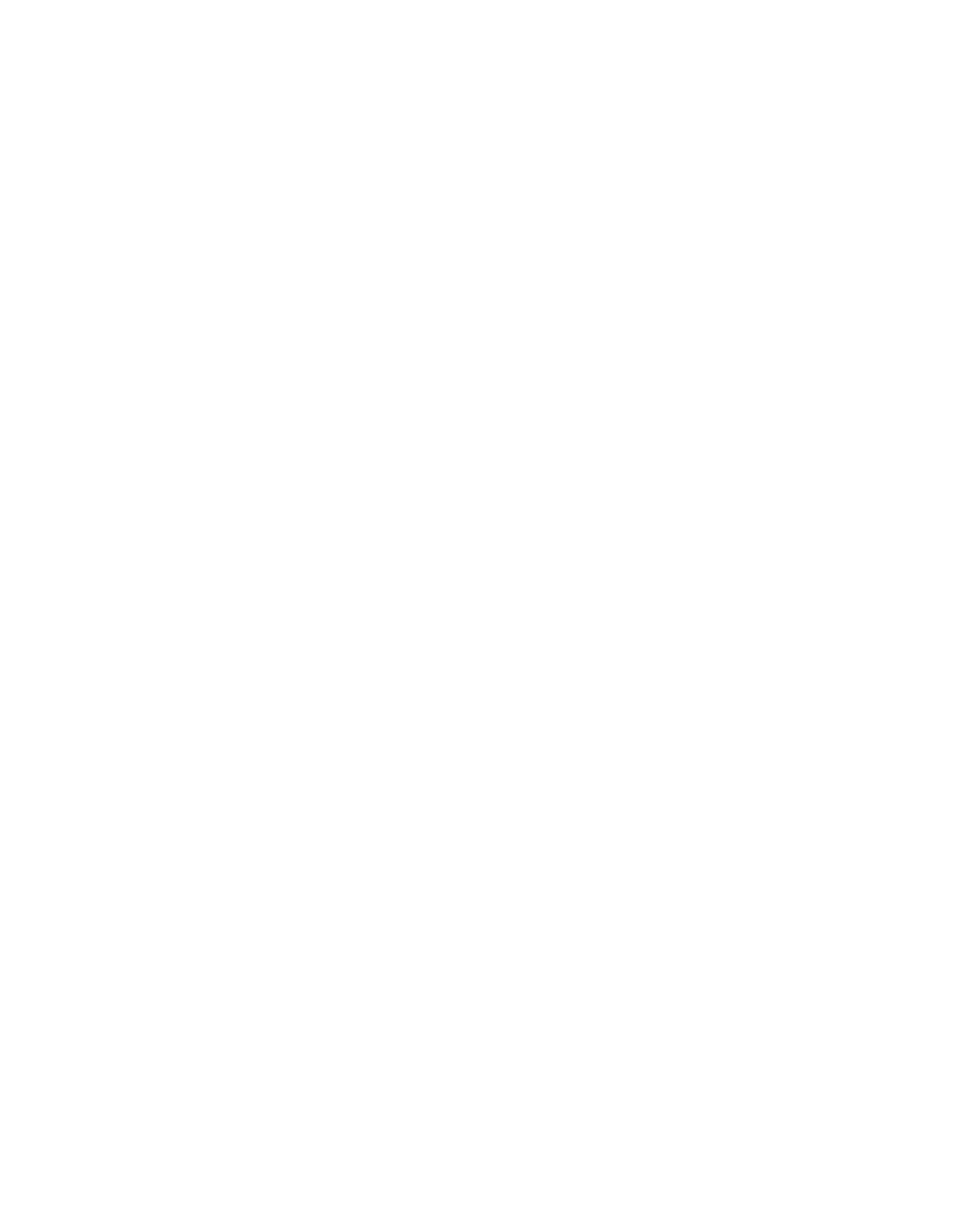# **Table of Contents**

| 5.3.1 |                                                                                  |  |  |  |  |  |
|-------|----------------------------------------------------------------------------------|--|--|--|--|--|
| 5.3.2 |                                                                                  |  |  |  |  |  |
| 5.3.3 |                                                                                  |  |  |  |  |  |
| 5.3.4 |                                                                                  |  |  |  |  |  |
| 5.3.5 |                                                                                  |  |  |  |  |  |
|       |                                                                                  |  |  |  |  |  |
| 5.4.1 |                                                                                  |  |  |  |  |  |
| 5.4.2 |                                                                                  |  |  |  |  |  |
|       |                                                                                  |  |  |  |  |  |
|       |                                                                                  |  |  |  |  |  |
| 6.1.1 |                                                                                  |  |  |  |  |  |
| 6.1.2 |                                                                                  |  |  |  |  |  |
|       |                                                                                  |  |  |  |  |  |
| 6.1.3 |                                                                                  |  |  |  |  |  |
| 6.1.4 |                                                                                  |  |  |  |  |  |
| 6.1.5 |                                                                                  |  |  |  |  |  |
|       |                                                                                  |  |  |  |  |  |
|       |                                                                                  |  |  |  |  |  |
|       |                                                                                  |  |  |  |  |  |
|       |                                                                                  |  |  |  |  |  |
|       |                                                                                  |  |  |  |  |  |
|       |                                                                                  |  |  |  |  |  |
|       |                                                                                  |  |  |  |  |  |
|       |                                                                                  |  |  |  |  |  |
|       |                                                                                  |  |  |  |  |  |
| 7.6.1 | Standards Documents, Interpretations, or Procedural Ballots  10                  |  |  |  |  |  |
| 7.6.2 |                                                                                  |  |  |  |  |  |
| 7.6.3 |                                                                                  |  |  |  |  |  |
|       | 7.6.4 Other Ballots<br>11                                                        |  |  |  |  |  |
|       |                                                                                  |  |  |  |  |  |
| 7.7.1 |                                                                                  |  |  |  |  |  |
| 7.7.2 | Actions Requiring Approval by Two-Thirds of the Votes  11                        |  |  |  |  |  |
| 7.7.3 |                                                                                  |  |  |  |  |  |
|       | 7.8 ASC Z136 Standards or Technical Subcommittee Ballots for Interpretations  12 |  |  |  |  |  |
|       |                                                                                  |  |  |  |  |  |
|       | 7.9 Standards Documents Ballots by Consensus Body Balloting Group (CBBG)  12     |  |  |  |  |  |
|       |                                                                                  |  |  |  |  |  |
|       |                                                                                  |  |  |  |  |  |
|       |                                                                                  |  |  |  |  |  |
|       |                                                                                  |  |  |  |  |  |
| 8.2.1 |                                                                                  |  |  |  |  |  |
| 8.2.2 |                                                                                  |  |  |  |  |  |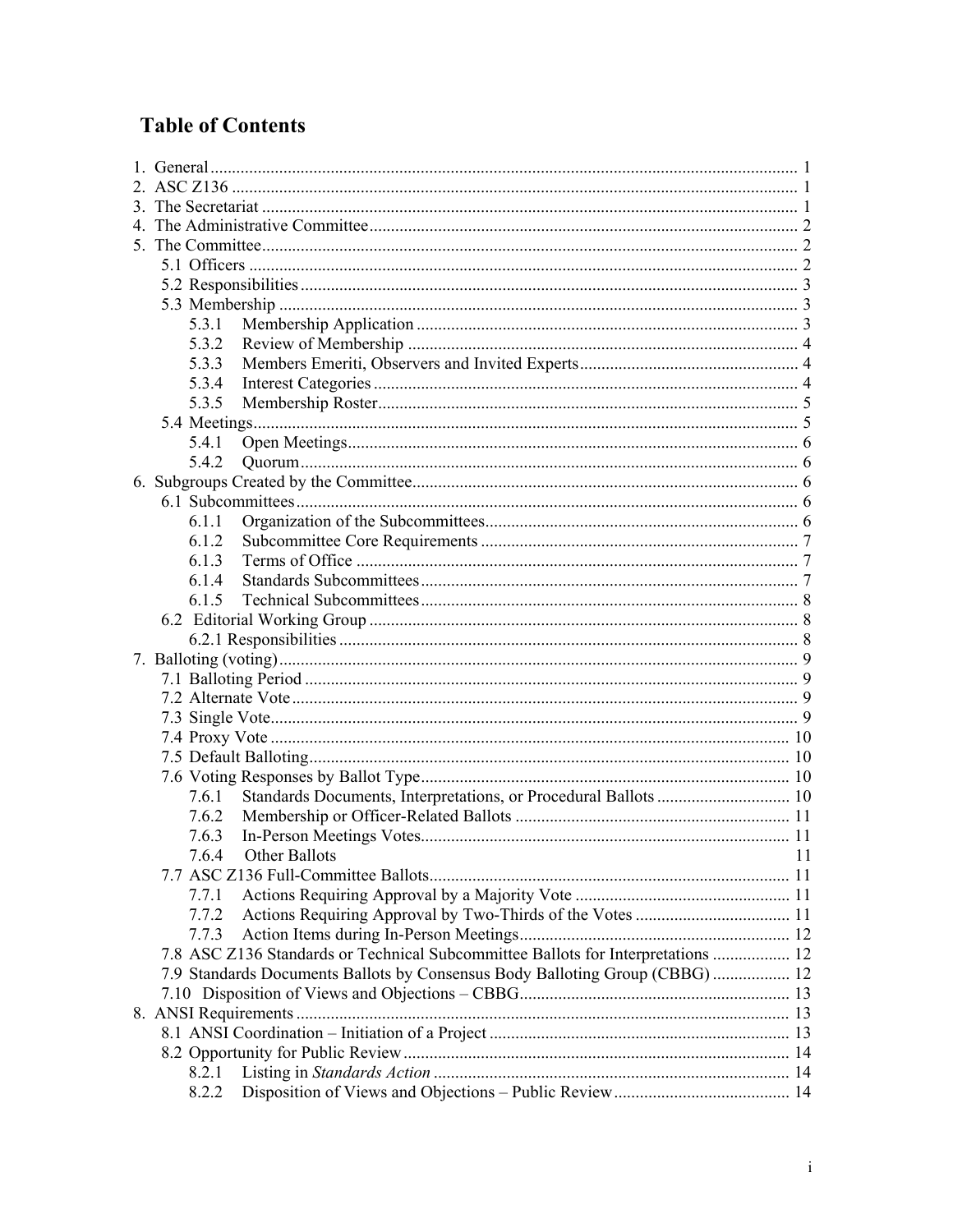| A.1 Outline for the Preparation of Draft Standards and Balloting at Subcommittee Level 22 |  |
|-------------------------------------------------------------------------------------------|--|
|                                                                                           |  |
|                                                                                           |  |
| Flowchart A.2 - Z136 Standards Development Process (Subcommittee Balloting Level) 26      |  |
|                                                                                           |  |
|                                                                                           |  |
|                                                                                           |  |
|                                                                                           |  |
|                                                                                           |  |
|                                                                                           |  |
|                                                                                           |  |
|                                                                                           |  |
|                                                                                           |  |
|                                                                                           |  |
|                                                                                           |  |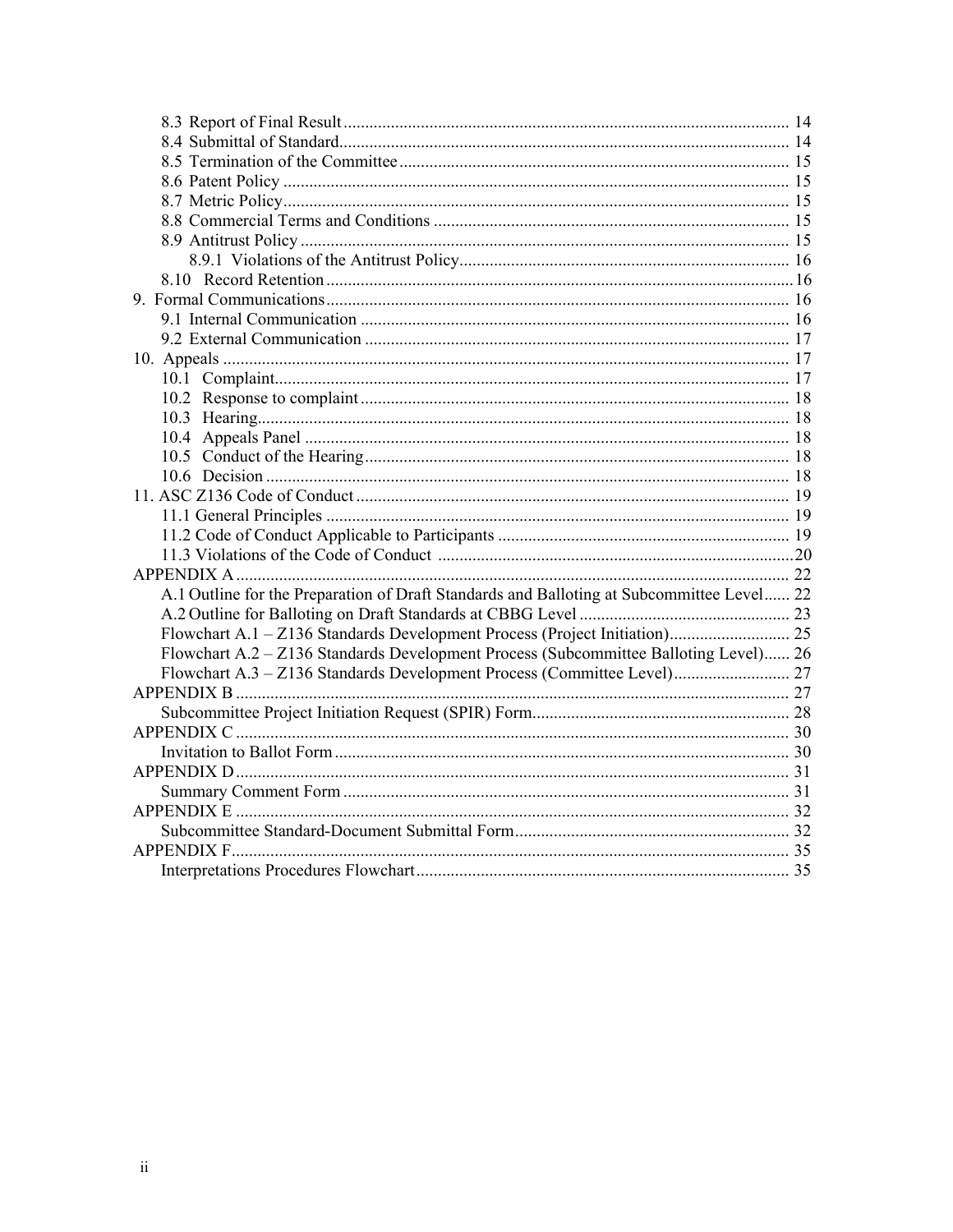# **Accredited Standards Committee Z136 for the Safe Use of Lasers Procedures for the Development of Z136 American National Standards**

#### **1. General**

These procedures for the Accredited Standards Committee (ASC) Z136 meet the requirements for due process and development of consensus for approval of American National Standards as given in Clause 1 of the *ANSI Essential Requirements: Due process requirements for American National Standards.* Where these *Procedures for the Development of Z136 American National Standards* are silent on an issue, the *ANSI Essential Requirements* shall serve as the precedent document.

On questions of parliamentary procedure not covered in these procedures, *Robert's Rules of Order* (latest edition) shall be used to ensure due process.

#### **2. ASC Z136**

ASC Z136 shall consist of the Secretariat, Administrative Committee (ADCOM), and Committee<sup>1</sup> members. The scope of the Committee is to protect against hazards associated with the use of lasers and optically radiating diodes. In accordance with *ANSI Essential Requirements*, the composition of the Committee shall be sufficiently diverse to ensure that no single interest category (see 5.3.4 Interest Categories) constitutes more than one-third of the membership. Care shall be taken to ensure all interest categories are represented to the extent possible.

#### **3. The Secretariat**

The Laser Institute of America (LIA) shall be the Secretariat for ASC Z136. The Secretariat shall be responsible for the following:

- (a) Applying for Accredited Standards Developer accreditation by ANSI and maintaining accreditation of these procedures in accordance with the most current version of the *ANSI Essential Requirements*, including submission of the Committee roster
- (b) Overseeing the Committee's compliance with these procedures
- (c) Appointing a Chair and Vice-Chair (subject to confirmation by the Committee) and reappointing the Chair and Vice-Chair on an annual basis
- (d) Appointing a Committee Secretary to perform administrative work including secretarial services, e.g., preparation of meeting notices and the handling of meeting arrangements, preparation and distribution of meeting agendas, minutes, ballots, and draft standards, and maintenance of adequate records; and reappointing the Committee Secretary on an annual basis
- (e) Providing an Administrative Secretary to assist the Committee Secretary as necessary
- (f) Maintaining a roster of the Committee that includes the interest category of each member and a list of standards for which the Committee is responsible
- (g) Submitting candidate standards approved by the Committee, with supporting documentation (PINS, BSR-8, BSR-9, BSR-11), for ANSI review and approval as American National Standards

<sup>&</sup>lt;sup>1</sup> For the purposes of these procedures, the term "the Committee" refers to all members of ASC Z136. It does not include individuals who solely participate at a subgroup level, see Section 6.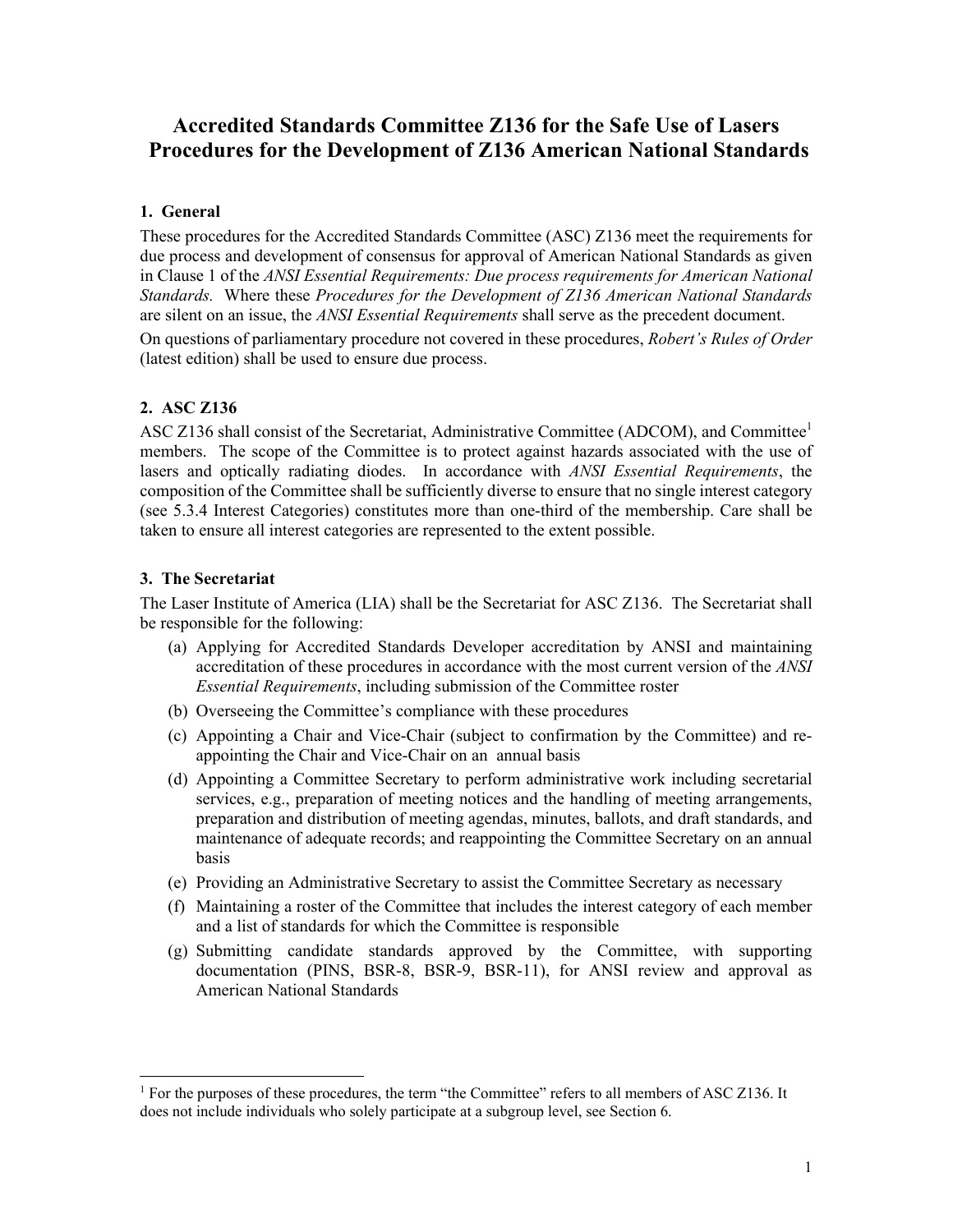- (h) Recording and acknowledging requests for interpretations or explanations of standards developed by the Committee and submitting such requests to the Committee Secretary for appropriate action, in accordance with Section 9.2.
- (i) Recording and acknowledging requests for appeals of standards developed by the Committee, scheduling appeals hearings, reviewing requests for re-hearings and deciding whether to adopt the report of the appeals panel or schedule a re-hearing
- (j) Selecting an appeals panel when required to address an appeal, in accordance with Section 10.4
- (k) Reviewing membership annually with respect to the criteria of Section 5.3
- (l) Performing other administrative functions as required by these procedures

#### **4. The Administrative Committee**

The Administrative Committee (ADCOM) shall consist of the ASC Z136 Committee Chair, ASC Z136 Vice-Chair, ASC Z136 Past Chair, ASC Z136 Committee Secretary, the Administrative Secretary, a representative of the Secretariat, and one or more members at large from the Committee. The member(s) at large will be appointed by the Secretariat upon the recommendation of the ADCOM, and is (are) subject to reappointment on an annual basis. The ADCOM shall be responsible for directing the activities of the Committee and its subgroups, which includes the following:

- (a) Organizing the Committee
- (b) Developing and maintaining Committee policies and procedures
- (c) Appointing chairs to subgroups, subject to confirmation by the Committee (see Sections 6.1 and 6.2)
- (d) Reviewing *Subcommittee Project Initiation Requests* (Appendix B)
- (e) Effecting and reviewing responses to requests for interpretations or explanations (see Section 9.2) prior to forwarding them to the requestor
- (f) Reviewing all applications for Committee membership
- (g) Recommending action by the Committee on all applications for new members
- (h) Recommending action by the Committee on nominations for Members Emeriti
- (i) Recommending removal of members of the Committee for inactivity or other reasons
- (j) Interacting with ANSI on general matters such as publication, policy and procedure

#### **5. The Committee**

#### **5.1 Officers**

There shall be a Chair and Vice-Chair appointed by the Secretariat from the individual members or representatives of the Committee and confirmed by a vote of the Committee. Each officer may be reappointed annually by the Secretariat, but is not expected to serve more than seven years. The Vice-Chair shall carry out the Chair's duties if the Chair is temporarily unable to do so. The Committee Secretary shall be appointed by the Secretariat. The Committee Secretary shall record and publish minutes of each meeting of the Committee and the ADCOM.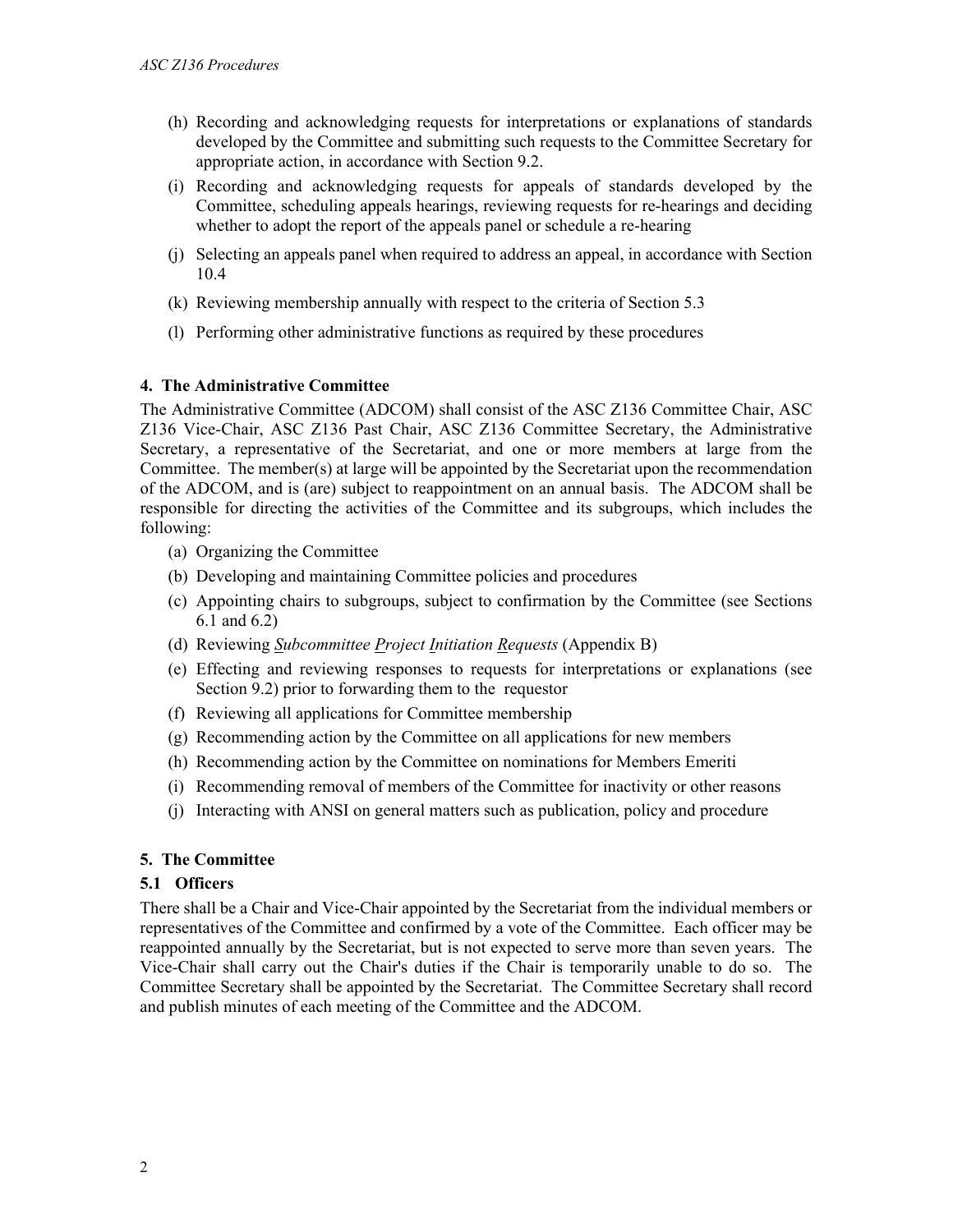# **5.2 Responsibilities**

Committee members shall be responsible for the following:

- (a) Proposing American National Standards<sup>2</sup> within its scope
- (b) Where warranted, joining Consensus Body Balloting Groups (CBBGs) for voting on approval of proposed draft standards, including revision, reaffirmation or withdrawal of a currently existing standard within the Committee's scope
- (c) Voting on Committee membership-related issues, including but not limited to confirmation of officers and chairs
- (d) Voting on procedural matters, including but not limited to adoption of ASC Z136 procedures and approval of new projects
- (e) Maintaining the standards approved by the Committee in accordance with ANSI procedures
- (f) Acting on other matters requiring Committee action as provided in these procedures
- (g) Coordinating with other standards developing organizations
- (h) Protecting against actions taken in the name of the Committee without Committee authorization
- (i) Voting on ADCOM recommendations (as required by these procedures)

# **5.3 Membership**

The membership of the Committee shall consist of individuals who may or may not represent organizations, which for the purpose of these procedures include private or public groups such as government entities or educational institutions (see Section 5.3.4 for interest categories). Committee members shall have a direct and material interest in the activities of ASC Z136. The opportunity for fair and equitable participation without dominance by any single interest category or entity shall be afforded to all members.

The selection and addition of members shall be subject to approval by a vote of the Committee after application to the Committee has been processed by the ADCOM in accordance with Section 5.3.1. Termination of members for just cause, e.g., non-participation, shall be subject to approval by a vote of the Committee after a review of the membership in accordance with Section 5.3.2. "Non-participation" shall be defined as failure to respond to any Committee balloting requests and failure to attend the annual meeting (in person or by proxy) over a period of greater than one (1) year.

# **5.3.1 Membership Application**

A request for membership on the Committee shall be addressed to the Secretariat, shall indicate the applicant's direct and material interest in the Committee's work, interest category the member will represent (see 5.3.4 Interest Categories), qualifications and willingness to participate actively. Further, the request shall include the applicant's affiliation (e.g., employer or as a representative to a society or trade organization) if the applicant owes allegiance to, or represents that organization. If the applicant is representing an organization, an alternate representative (subject to confirmation by the Committee) may be identified by that organization.

<sup>&</sup>lt;sup>2</sup> For the purpose of these procedures, the term "standards" includes standards, recommended practices, guides, amendments, and corrigenda.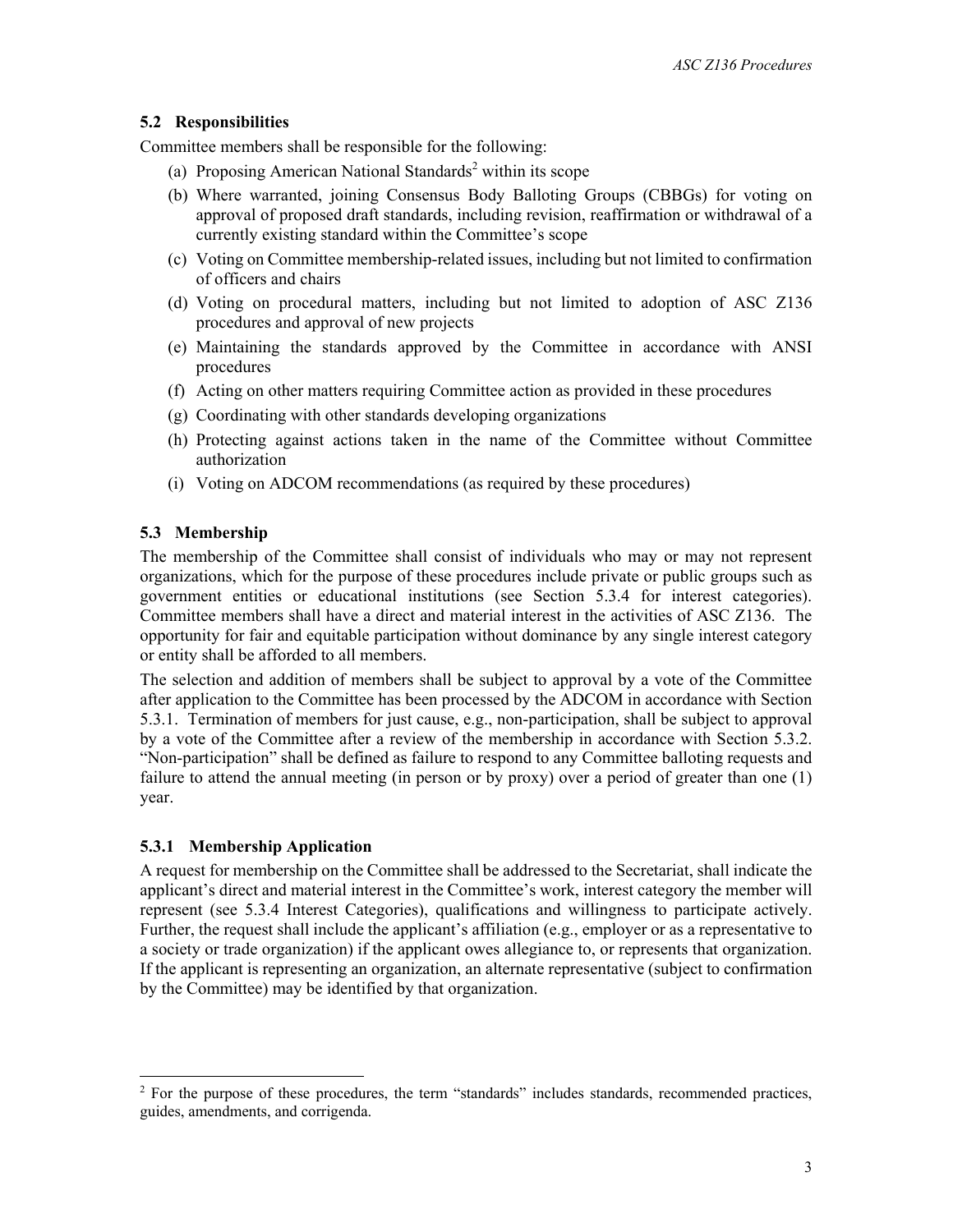#### **5.3.1.1 Recommendation**

In recommending appropriate action to the Committee on all applications for membership, the ADCOM shall consider the:

- (a) Material interest and credentials of the applicant
- (b) Need for active participation by each interest category
- (c) Balance in membership among interest categories
- (d) Potential for dominance by a single interest category or entity
- (e) Extent of the applicant's willingness and ability to actively participate

#### **5.3.2 Review of Membership**

The Secretariat shall review the Committee membership list annually with respect to the criteria of Section 5.3. Members are expected to fulfill obligations of active participation, e.g., meeting attendance, responding to ballots, and subcommittee activity. Where a member is found in habitual default of his/her obligations, the Secretariat shall direct the matter to the ADCOM for recommendation of appropriate action to the Committee, which may include termination of membership.

#### **5.3.3 Members Emeriti, Observers and Invited Experts**

Anyone with long and distinguished service in support of ASC Z136 standards may be nominated as a "Member Emeritus." Membership includes lifetime membership in ASC Z136, recognition in the front matter of ASC Z136 standards, and all privileges as an ASC Z136 member with the exception of voting on Committee matters and standards.

Individuals and organizations having an interest in the Committee's work may attend meetings as observers. Observers may submit comments for consideration, but shall have no vote.

The Committee may invite experts to assist it. These experts should possess special knowledge in a technical or administrative area of interest to the Committee. A request for appointment of an invited expert may come from any Committee member. Invited experts shall serve for a specified period of time as determined by the ADCOM. Invited experts shall be advised of the Committee's activities, may attend meetings, and may submit comments for consideration, but shall have no vote.

# **5.3.4 Interest Categories**

Each member shall specify his/her own general interest category as appropriate, i.e., based upon affiliation, which shall be considered the individual's interest category when voting on Committee ballots (see Section 7.7) unless otherwise stated at time of ballot.

For Standards Documents Ballots (see Section 7.9), upon joining a consensus body balloting group (CBBG), a member will declare his/her interest category based on his/her relationship to the subject matter of the standard being balloted. Established interest categories:

- (a) Academia: Persons, entities, or educational institutions that provide academic review of the standard being developed for a product, service, or reference material.
- (b) Consultant: A person or entity that relies on the standard to define conformance of the product or service and to create a common understanding of the product or service.
- (c) Consumer/Consumer Organization: A person or entity that may benefit directly or indirectly, and may be affected by the standard under development without being either a direct user or producer of the product or service being defined in the standard.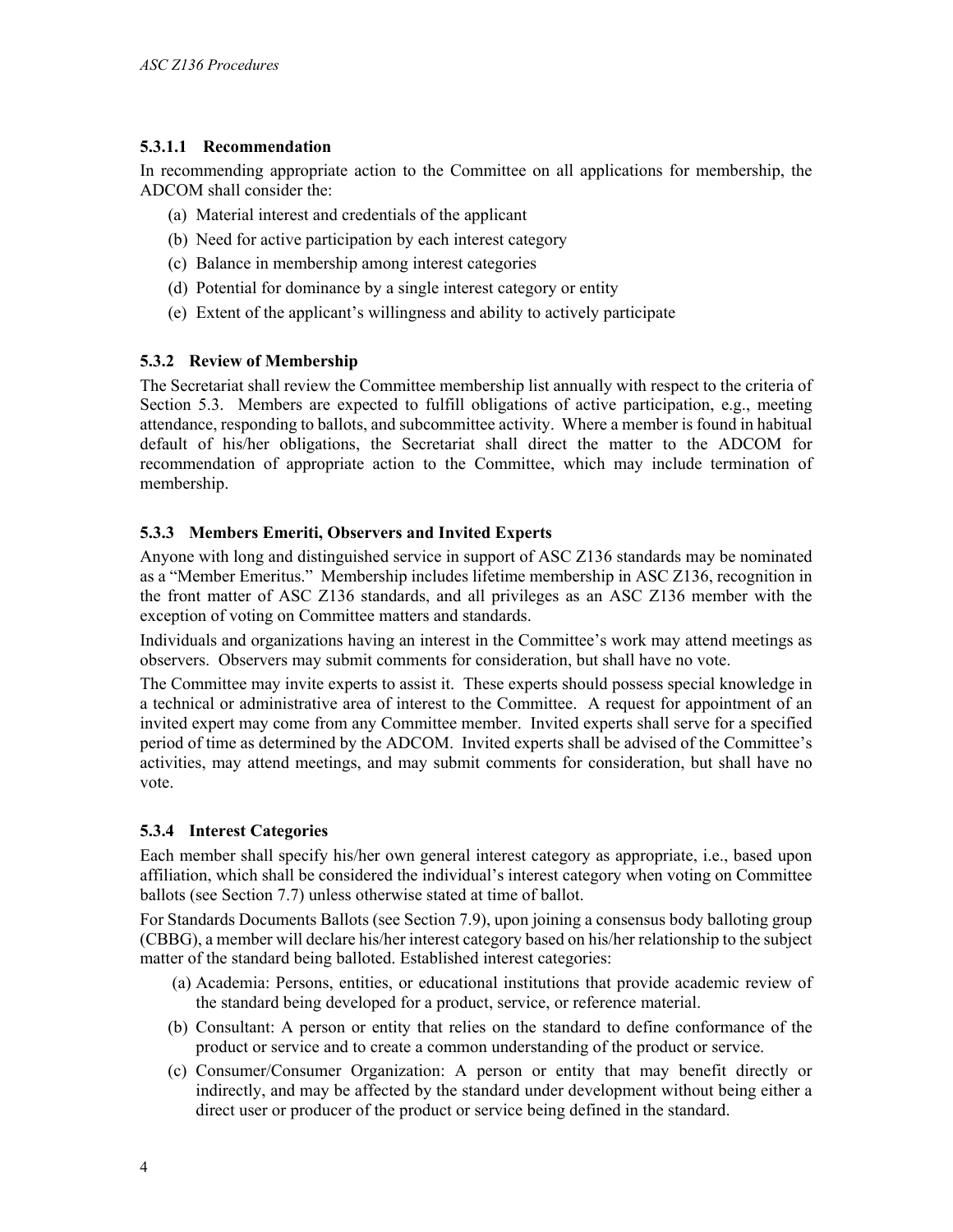- (d) Department of Defense (DoD): A representative of any level of the Department of Defense with direct interest in the development of the standard for purposes of ensuring conformance of the product or service.
- (e) Directly Affected Public: A representative of a group of individuals that may benefit directly or indirectly, and may be affected by the standard under development without being either a direct user or producer of the product or service being defined in the standard.
- (f) Distributor/Retailer: A person or entity directly involved with the sale or distribution of a compliant laser product or service.
- (g) Government (non-DoD): A representative of any level of government of any nation with direct interest in the development of the standard for purposes of compliance.
- (h) Government Contractor: A person or entity directly involved with creating a compliant product, component, or service for sale or distribution to government agencies including the Department of Defense.
- (i) Health Care: A person or entity involved in health care that relies on the standard to define conformance of the product, service or procedure.
- (j) Industrial/Commerce: A person or entity directly involved with creating a compliant laser product, component, or service for sale or distribution or using a compliant laser product for creating non-laser products for sale or distribution.
- (k) Manufacturer: A person or entity directly involved with creating a compliant laser product, component, or service for sale or distribution.
- (l) Professional Society: An entity whose interest includes the content of the standard under development that may benefit directly or indirectly, and may be affected without being either a direct user or producer of the product or service being defined in the standard
- (m) Regulatory Agency: An entity directly involved with ensuring a compliant product, or compliance with the use of a laser product or service.
- (n) Testing Laboratory/Facility: A representative of any testing laboratory or facility with direct interest in the standard for purposes of assessing conformity.
- (o) Trade Organization: An entity or a group of individuals that represent segments of the laser industry and who may benefit directly or indirectly from the product or service being defined in the standard.

A vote of the Committee shall be required to add or change (revise) interest categories<sup>3</sup>, the rationale for which shall be included in the Committee ballot.

#### **5.3.5 Membership Roster**

The Secretariat shall be responsible for maintaining the Committee roster. The Committee roster shall be available on the official Z136 web site (www.z136.org) for download by all members of the Committee and shall include the person's name, interest category and name of organization represented (as applicable).

# **5.4 Meetings**

Committee meetings shall be held, as decided upon by the Committee, the Chair, the Secretariat, or by petition of five or more members of the Committee. Such meetings are to conduct business, such as making assignments, receiving reports of work, considering draft standards, resolving differences among subgroups, and considering views and objections from any source.

 $\frac{1}{3}$ <sup>3</sup>See Section 7.7.2 Actions Requiring Approval by Two-Thirds of the Votes.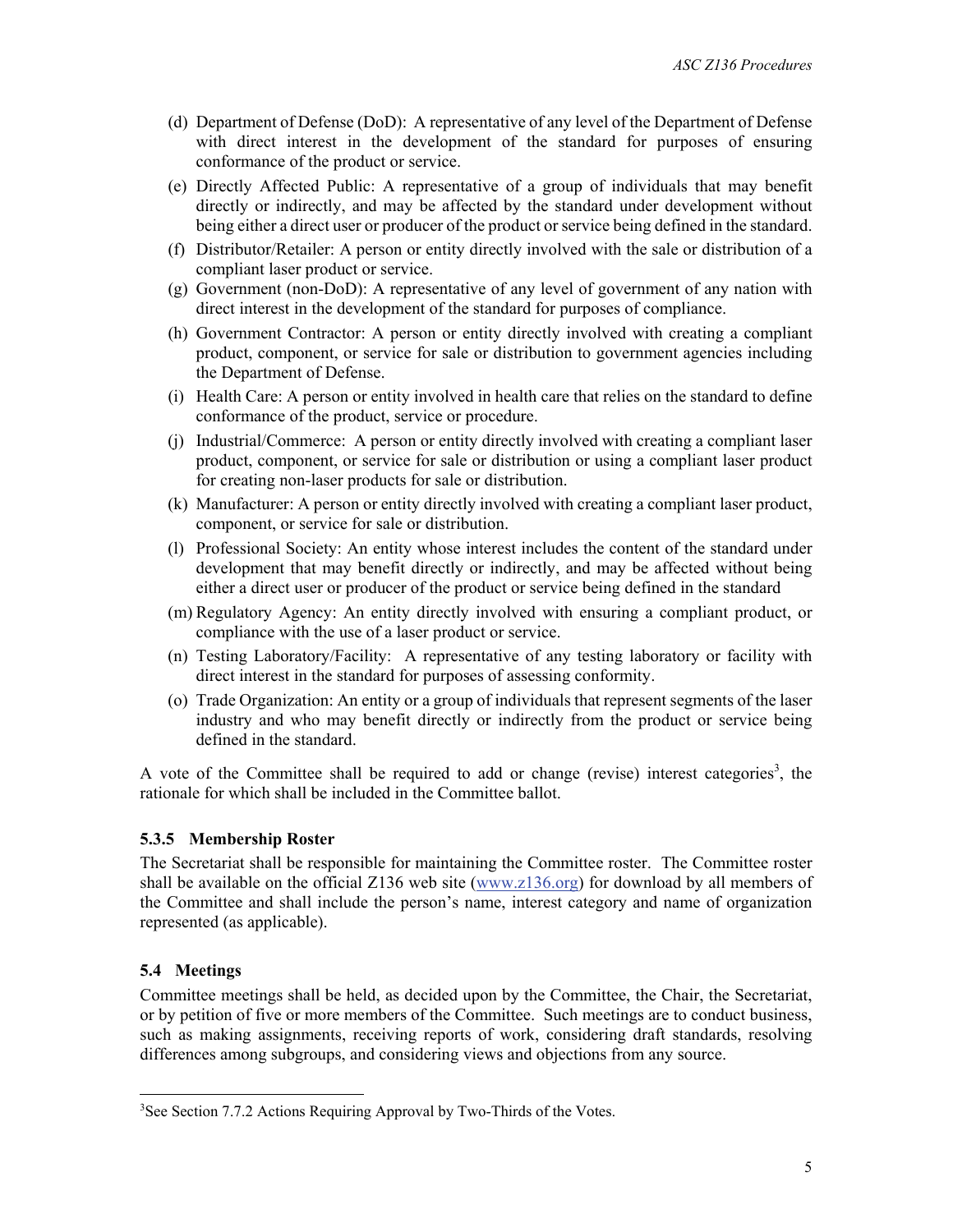#### **5.4.1 Open Meetings**

Meetings of the Committee shall be open to all members and others having a direct and material interest. A minimum of 30 days notice of regularly scheduled meetings of the Committee shall be provided for appropriate public notice, e.g., *ANSI Standards Action*, *LIA Today*, www.z136.org. The notice shall describe the purpose of the meeting and shall identify a readily available source for further information. An agenda shall be available and distributed with the meeting notice to members and to others expressing interest.

#### **5.4.2 Quorum**

A majority<sup>4</sup> of the members of the Committee shall constitute a quorum for conducting business at a meeting. If a quorum is not present, actions shall only be taken subject to subsequent confirmation vote at a future meeting or by letter or electronic ballot. However, an absent Committee member may request in writing<sup>5</sup> to have a proxy assigned to any Committee member present at a meeting. Written proxy shall be included in determining a quorum, provided the agenda and action items have been forwarded to the Committee at least thirty (30) days prior to the meeting.

#### **6. Subgroups Created by the Committee**

The Committee may create one or more subgroups (subcommittees, working groups, writing groups, etc.) to expedite the work of the Committee. The formation of a subcommittee requires approval by a vote of the Committee and appropriate public notice e.g., *ANSI Standards Action*, *LIA Today*, or www.z136.org.

The scope and duties delegated to the subgroup shall be approved at the time it is formed. Subsequent changes in scope or duties, or the merger of two subgroups, or the disbandment of the subgroup shall also require approval by the Committee. Meetings of subgroups may be held as decided upon by the members or chair of the subgroup.

#### **6.1 Subcommittees**

#### **6.1.1 Organization of the Subcommittees**

Each subcommittee shall consist of a chair, and should include a vice-chair and secretary, as well as its members. The Chair shall be appointed by the ADCOM (subject to confirmation by the Committee), and shall be responsible for keeping the Committee informed of progress relative to its activities. The Vice-Chair and/or Secretary shall be appointed by the Subcommittee Chair; the Chair or Vice-Chair can also serve as the Secretary of the subcommittee. The Secretary should be responsible for ensuring the accuracy of the subcommittee roster<sup>6</sup> and for generating the minutes of all subcommittee meetings. Each subcommittee shall have a title and scope that have been approved by the Committee.

Rules for timing of the consideration of appointments to membership on a subcommittee are at the discretion of the Subcommittee Chair. Subcommittee membership should be sufficiently diverse, with the goal of achieving reasonable balance without dominance by a single interest group. The Chair of a subcommittee is required to be a member of the Committee. The Vice-Chair of a subcommittee is encouraged be a member of the Committee.

<sup>&</sup>lt;sup>4</sup> For the purpose of these procedures, the term "majority" means greater than half of the total number eligible.

 $5$  For the purpose of these procedures, the term "in writing" refers to paper or electronic media.

<sup>6</sup> Subcommittee rosters should include similar information to that of the Committee roster (see Clause 5.3.5).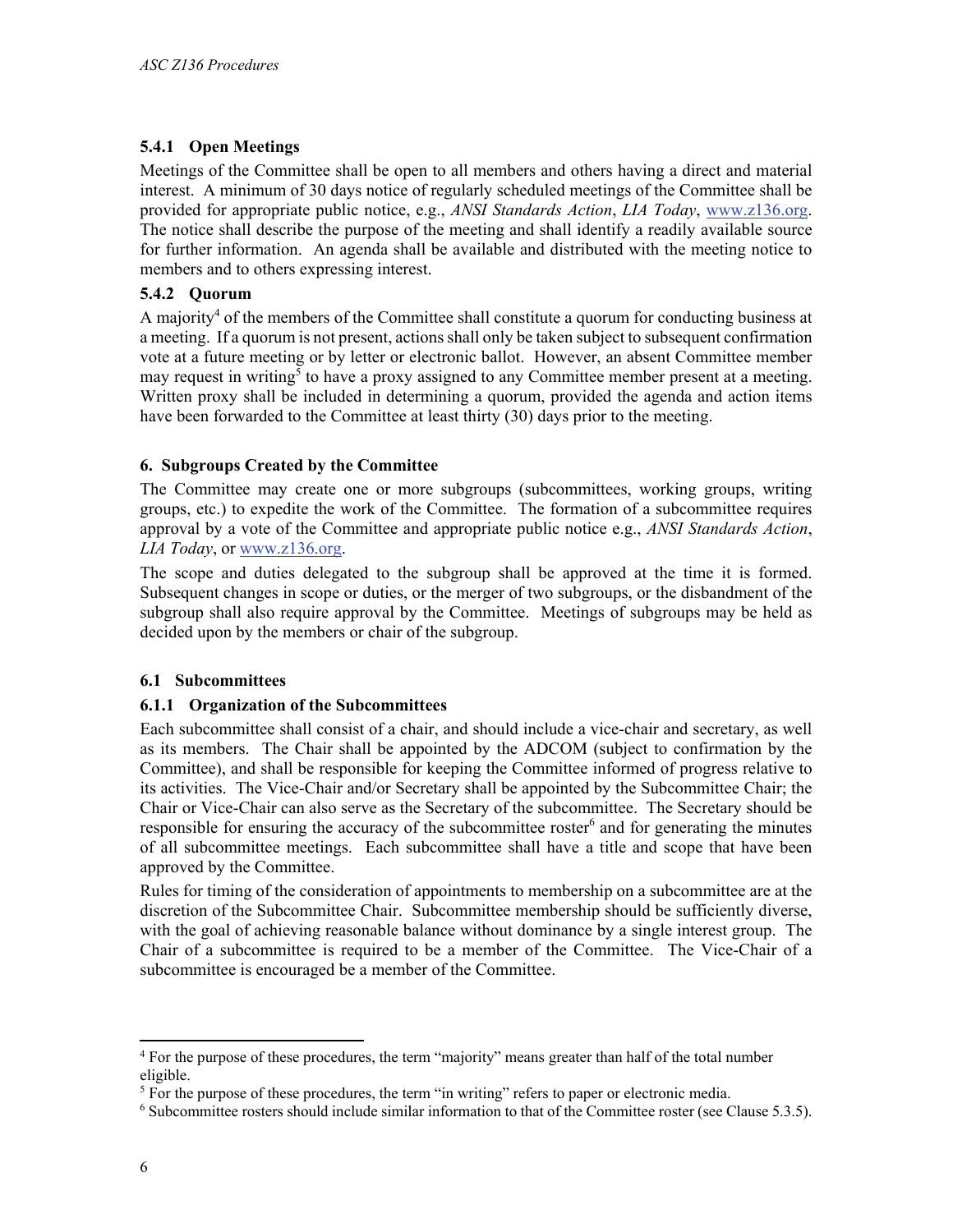#### **6.1.2 Subcommittee Core Requirements**

- (a) Subcommittee membership is open to individuals with a material interest in the topic and within the requirements established by these procedures
- (b) Subcommittee membership should conform to a reasonable standard of balance among the various interests represented on the subcommittee; this should be ensured by the Subcommittee Chair and communicated to the Secretariat annually
- (c) Subcommittee activities shall meet all deadlines established for the timely development and publication of standards
- (d) Continued subcommittee membership is dependent upon active participation in subcommittee activities

#### **6.1.3 Terms of Office**

The term of office for a chair of a standards subcommittee is intended to extend through the development cycle of the standard for which it is responsible, and not exceed beyond two cycles of the standard. The term of office for a chair of a technical subcommittee is normally not expected to exceed 15 years.

Subcommittee chair reappointment shall be reviewed annually by the ADCOM. Reappointment of subcommittee chairs is subject to confirmation by the Committee.

#### **6.1.4 Standards Subcommittees**

Each standards subcommittee (SSC) is responsible for a specific standard. The following is the list of standards subcommittees current at the time of publication of these procedures:

SSC-1: Safe Use of Lasers

SSC-2: Safe Use of Lasers and LEDs in Telecommunications Applications

SSC-3: Safe Use of Lasers in Health Care

SSC-4: Measurements and Instrumentation

SSC-5: Safe Use of Lasers in Educational Institutions

SSC-6: Safe Use of Lasers Outdoors

SSC-7: Eyewear and Protective Barriers

SSC-8: Safe Use of Lasers in Research, Development and Testing

SSC-9: Safe Use of Lasers in Manufacturing Environments

SSC-10: Safe Use of Lasers in Entertainment, Displays and Exhibitions

Additional standards subcommittees shall be established as required.

#### **6.1.4.1 Responsibilities**

Each SSC shall be responsible for the following:

- (a) Developing and maintaining Z136 standards within the scope of the subcommittee through the consensus process
- (b) Coordinating with technical subcommittees and with other standards developing organizations as appropriate
- (c) When warranted, establishing a Consensus Body Balloting Group (CBBG) for voting on approval of Subcommittee Drafts for Vote (SCDV) for Z136 standards within its scope, and effecting such voting in accordance with balloting requirements in Section 7.9 of these procedures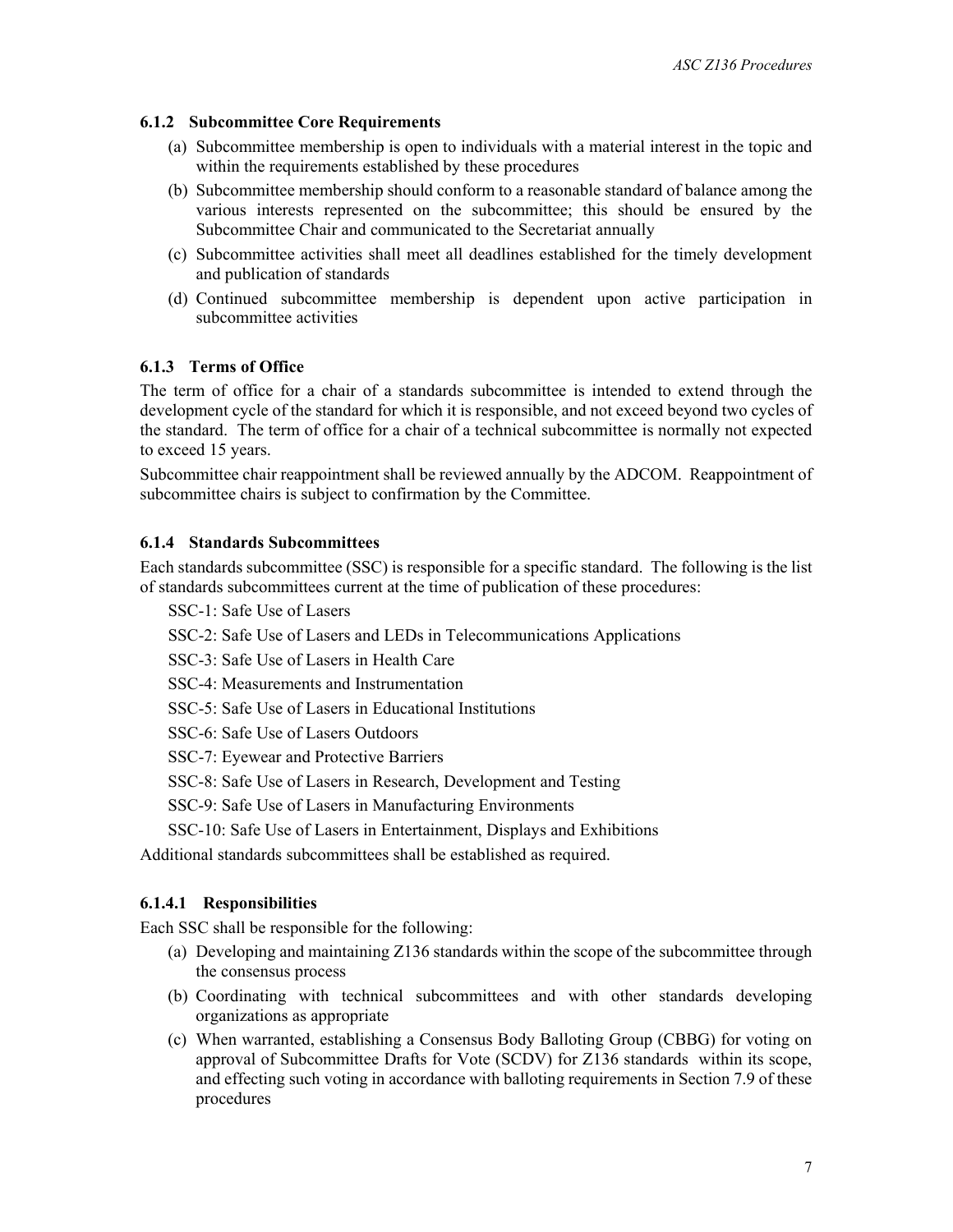- (d) Providing Ballot Summaries to the Secretariat
- (e) Maintaining the standards developed by the subcommittee in accordance with these and ANSI procedures
- (f) Responding to requests for interpretation or explanation and forwarding response to the ADCOM in a timely manner
- (g) Acting on other matters requiring subcommittee action as provided in these procedures
- (h) Reporting annually to the Committee
- (i) Communicating with the Committee on specific subcommittee activities as needed

#### **6.1.5 Technical Subcommittees**

Each technical subcommittee (TSC) is comprised of individuals whose expertise overlaps the scope of one or more of the standards subcommittees. The following is the list of technical subcommittees current at the time of publication of these procedures:

TSC-1: Biological Effects and Medical Surveillance

TSC-2: Hazard Evaluation and Classification

TSC-4: Control Measures, Training and Laser Safety Programs

TSC-5: Non-Beam Hazards

TSC-7: Analysis and Applications

Technical subcommittees shall be established or disbanded as required.

#### **6.1.5.1 Responsibilities**

Each TSC shall be responsible for the following:

- (a) Coordinating with SSCs and with other standards developing organizations as appropriate
- (b) Providing information within the scope of the TSC as necessary to SSCs to expedite the creation of Z136 standards
- (c) Responding to requests for interpretations or explanations and forwarding response to the ADCOM in a timely manner
- (d) Acting on other matters requiring subcommittee action as provided in these procedures
- (e) Reporting annually to the Committee
- (f) Communicating with the Committee on specific subcommittee activities as needed

#### **6.2 Editorial Working Group**

The Editorial Working Group (EWG) shall consist of a chair, a secretary, a representative of the Secretariat, a designee from the sponsor SSC, a designee from technical subcommittee 7 (TSC-7, Analysis and Applications), a terminology coordinator, and one or more members at large. The TSC-7 designee shall be responsible for effecting a final review of the accuracy of the examples within the standards documents.

The Chair shall be appointed by the ADCOM (subject to confirmation by the Committee), and shall be responsible for keeping the Committee informed of progress relative to its activities.

#### **6.2.1 Responsibilities**

The overall responsibility of the EWG is to review drafts for consistency, style and consistent use of terminology. The EWG shall be responsible for the following: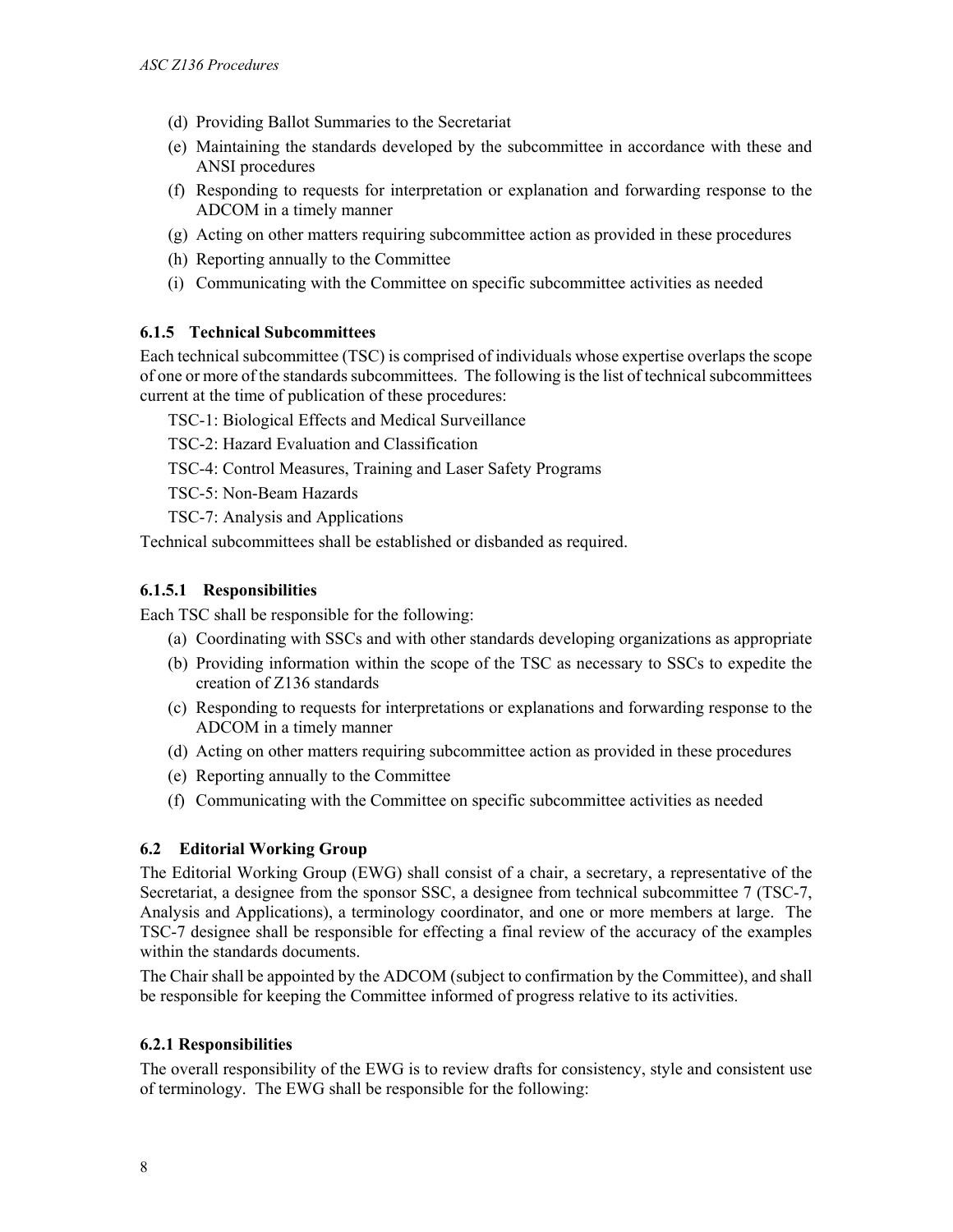- (a) Reviewing the Subcommittee Draft for Vote (SCDV) after approval by the subcommittee balloting group and prior to ballot by the CBBG
- (b) Reviewing the Committee Draft for Vote (CDV) one final time for style and consistency
- (c) Effecting the review of the galley proof of each printing of each standard

# **7. Balloting (voting)**

The primary purpose of balloting is to achieve consensus on Subcommittee Drafts for Vote (SCDVs) and Committee Drafts for Vote (CDVs) documents. Balloting also occurs on procedural and administrative actions, e.g., membership and officers. At the subcommittee level, balloting takes place to ensure concurrence on interpretation responses.

The primary method of balloting should be electronic; however, voice or paper ballots are permitted except for balloting draft standards, i.e., SCDVs and CDVs. (See 7.9 for specific requirements for balloting draft standards via the balloting group method.) A Committee ballot may be authorized by any of the following:

- (a) Vote of those present at a Committee meeting
- (b) The Committee Chair
- (c) The ADCOM
- (d) The Secretariat
- (e) Petition of five or more members of the Committee, requesting a vote either in person or in writing, submitted to the Committee Chair and Secretary

#### **7.1 Balloting Period**

A timeline shall be established for all ballots. Prior to the close of ballot, a follow-up communication requesting immediate return of the ballot shall be sent, as appropriate, to members and alternate members whose votes have not been received. The follow-up communication should be distributed no less than four days prior to the close of ballot.

# **7.2 Alternate Vote**

The vote of an alternate representative on the Committee is counted only if the principal representative fails to vote or fails to join the balloting group, as discussed in Section 7.9.

# **7.3 Single Vote**

Generally, no individual will have more than one vote. However, if two or more organizations appoint the same individual as their representative, that individual may cast a separate vote for each organization represented. The interest category of each separate vote is that of the organization represented to ensure balance of interests as stated in Section 2. The organizations shall confirm in writing to the Secretariat that they are aware of and will accept the results. Additionally, representation of more than one organization by the same individual shall require approval by the Committee, excluding the vote of that individual. When an individual represents more than one organization, the individual shall be counted equally as many times in the membership count to ensure balance of interests as stated in Section 2. For example, if Company A and Professional Society B are both represented in membership by John Doe, then John Doe will be listed next to each organization on the membership roster, will cast a vote on behalf of each organization for a total of two votes, and the interest category of each organization will be included in the tally for the ballot.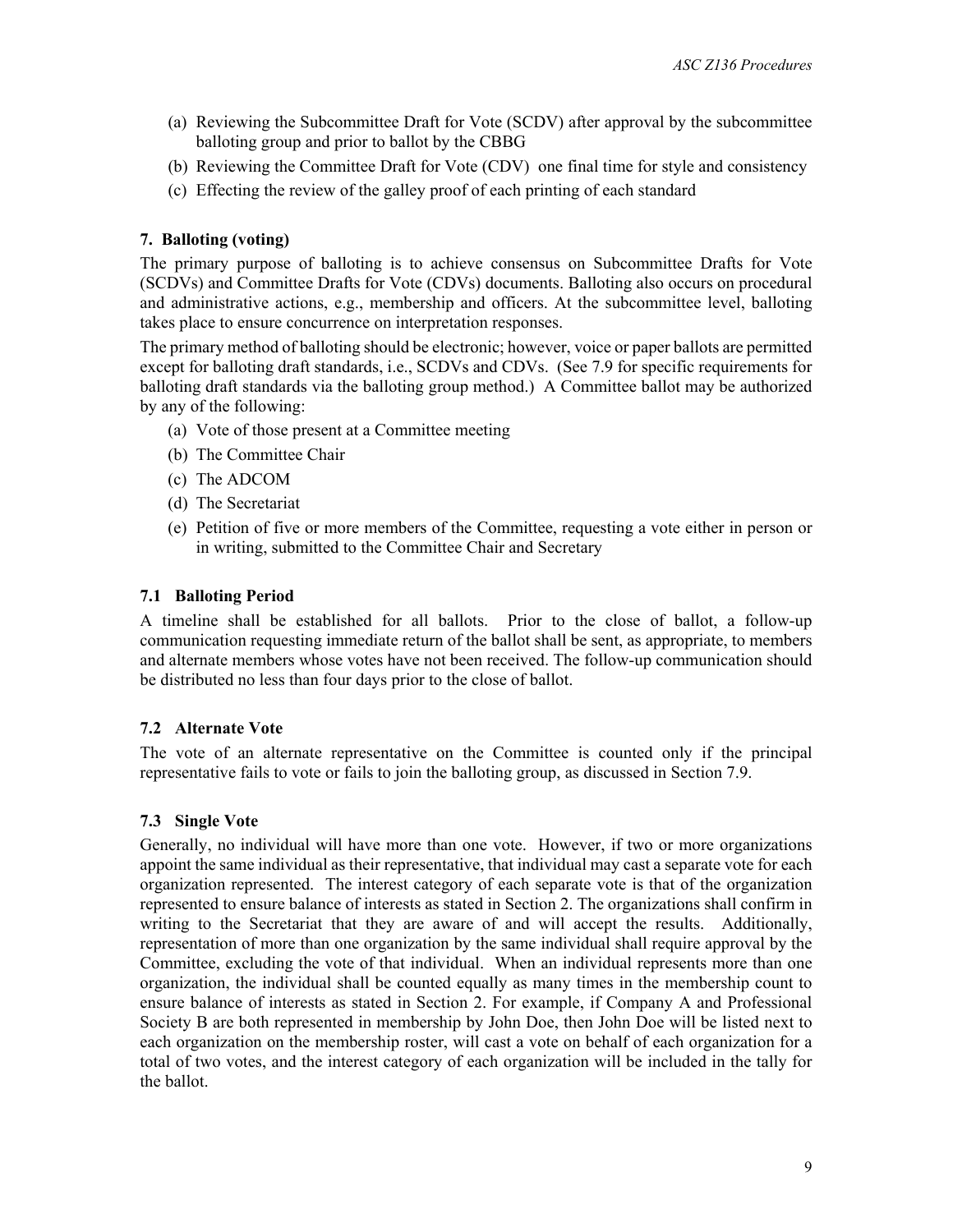If a member holds both an individual membership and represents an organization, the member is limited to one vote. An organizational member which is represented by a primary and alternate, may not have their primary or alternate representative vote as individual member on a ballot, i.e., one organization cannot utilize both the primary and alternate to enable it to have two votes on a single issue.

# **7.4 Proxy Vote**

An absent member may request in writing to the Secretariat to have a proxy assigned to any Committee member present at the meeting, provided the agenda and action items have been forwarded to the Committee at least thirty (30) days prior to the meeting. A member serving as a proxy must exercise his or her judgment as to the viability of instruction from the assigner when announced agenda items are amended or developed through the meeting process. Members serving as proxies may only vote on approved agenda items announced through the agenda distributed prior to the meeting. Proxy voting is allowed only for those voting members who cannot attend the entire meeting; proxies may not be assigned for parts of meetings. The Chair shall announce any proxy voting to the Committee members at the start of the period in which the proxy is to be in effect.

# **7.5 Default Balloting**

Default balloting applies only to recirculation ballots. A recirculation ballot is used to inform the balloting group of the following: 1) each unresolved negative comment, 2), attempts at resolution and 3) each substantive change made to the proposed American National Standard.

A default ballot is a ballot that requires no action on the part of the balloter when the balloter does not wish to change his/her vote on a recirculation ballot. During ballot recirculation, a balloter can only change his/her vote based on the *changed* portions of the proposed standard, or on the unresolved negative comments. A balloter cannot change his/her vote based on a clause previously seen and approved, unless that clause is affected by the new material. If a member of the balloting group does not plan to change his/her vote on a default recirculation ballot, it is not necessary to return the ballot. In this case, the vote will be counted as in the original ballot. This applies to both affirmative and negative votes. The voting period for a default ballot shall be at least two weeks. The following votes may be cast on a default ballot:

- (a) Affirmative
- (b) Negative
- (c) Abstain

#### **7.6 Voting Responses by Ballot Type**

#### **7.6.1 Standards Documents, Interpretations, or Procedural Ballots**

The following votes may be cast on standards documents, interpretations, or procedure ballots:

- (a) Affirmative
- (b) Affirmative (with suggested revisions and comments)
- (c) Negative, with reasons (the reasons for a negative vote shall be given and if possible should include specific wording or actions that would resolve the objection<sup>7</sup>)
- (d) Abstain

 <sup>7</sup> Per *ANSI Essential Requirements*, consideration shall be given to all negative votes accompanied by any comments related to the proposal under consideration. If comments not related to the proposal are submitted with a negative vote, the comments shall be documented and considered in the same manner as a submittal of a new proposal. Comments made with affirmative votes do not require recirculation.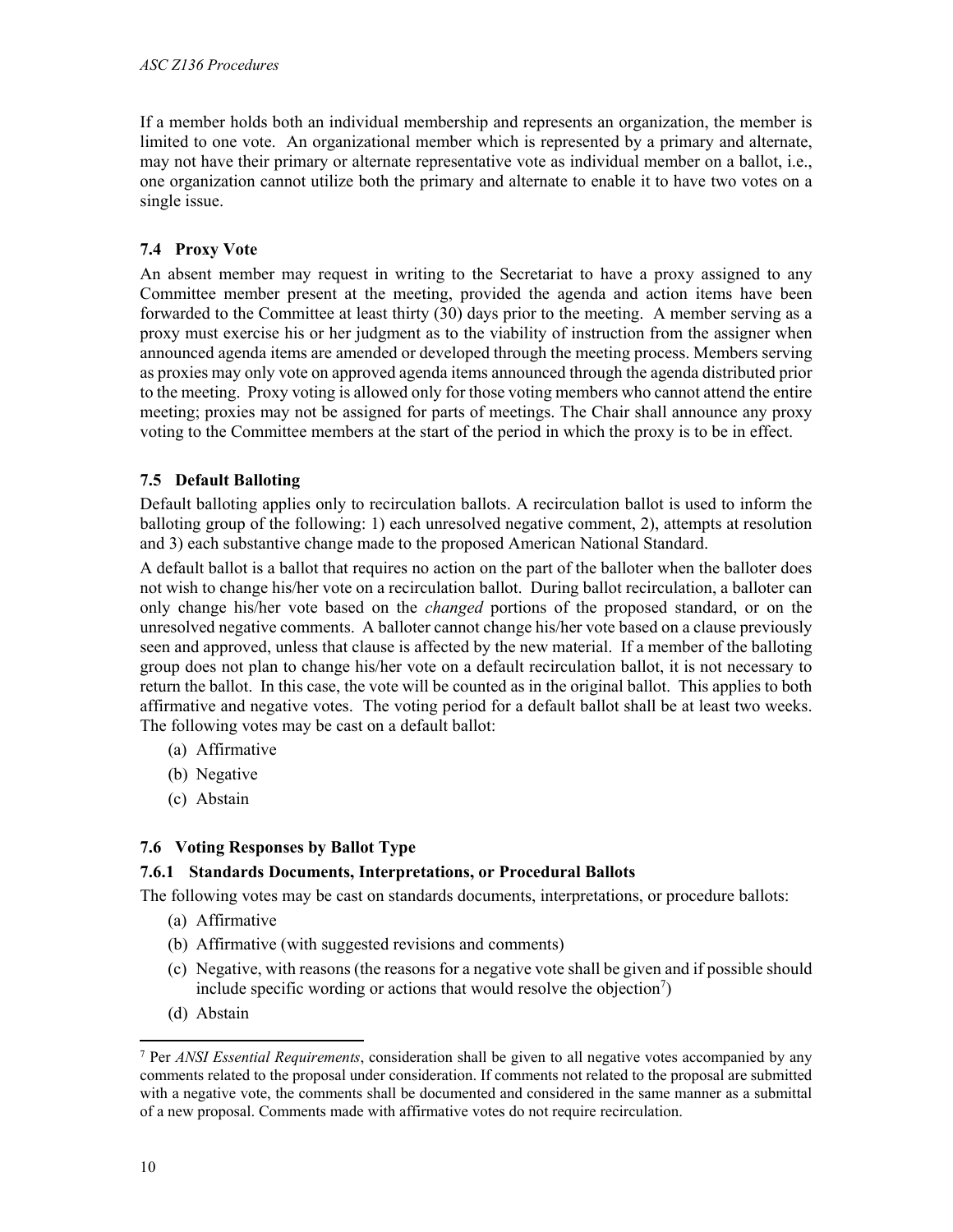# **7.6.2 Membership or Officer-Related Ballots**

The voting period for membership or officer ballots (excluding voice votes) shall not be less than two weeks. The following votes may be cast on a membership or officer ballot:

- (a) Yes
- (b) No
- (c) Abstain

#### **7.6.3 In-Person Meetings Votes**

During in-person meetings in which quorum has been met, the Committee may ballot on meeting action items, see Section 7.7.3. The following votes may be cast on meeting action items:

- (a) Yes
- (b) No
- (c) Abstain

# **7.6.4 Other Ballots**

The following votes may be cast on ballot types that are not covered in Section 7.6.1, 7.6.2, or 7.6.3:

- (a) Yes
- (b) No
- (c) Abstain

# **7.7 ASC Z136 Full-Committee Ballots**

#### **7.7.1 Actions Requiring Approval by a Majority Vote**

The following actions require an electronic or paper ballot, with return of at least a majority of the full-Committee membership eligible to vote, and approval by at least a majority of those voting, excluding abstentions:

- (a) Confirmation of officers appointed by the Secretariat
- (b) Confirmation of subcommittee chairs appointed by the ADCOM
- (c) Formation or change of a subgroup (e.g., subcommittee), including its existence, scope, duties, or structure
- (d) Addition of new Committee members
- (e) Removal of Committee members in accordance with Section 5.3.2
- (f) Allowing one individual to represent two organizations, excluding the vote of that individual, in accordance with Section 7.3

# **7.7.2 Actions Requiring Approval by Two-Thirds of the Votes**

The following actions require an electronic or paper ballot, or an equivalent formal recorded vote with return of at least a majority of the full-Committee membership eligible to vote, and approval by at least two -thirds of those voting, excluding abstentions:

- (a) Adoption of ASC procedures, categories of interest, or revisions thereof
- (b) Approval for submission to ANSI of change of ASC scope
- (c) Approval of new projects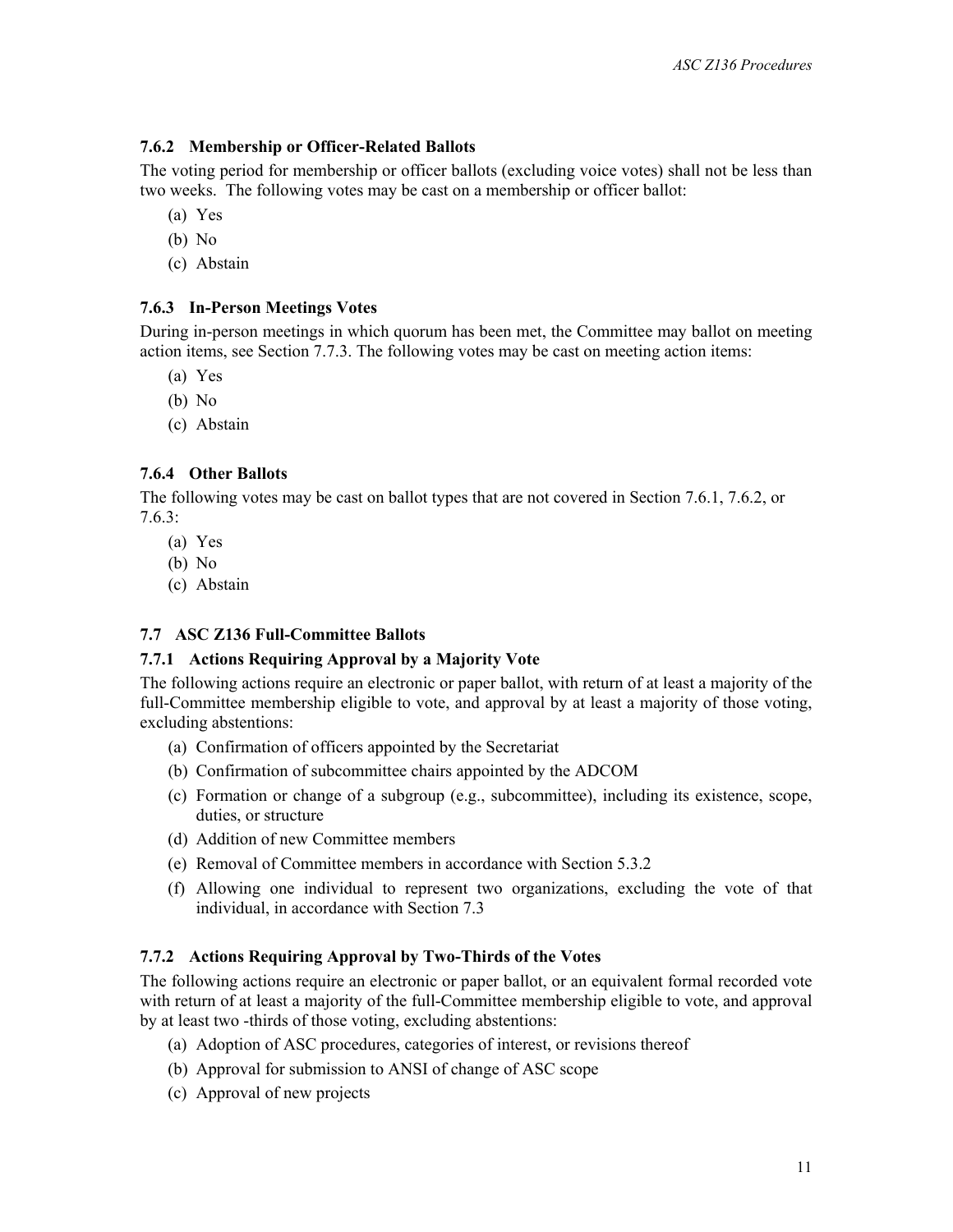For electronic or paper ballots not taken at meetings, the balloting period shall be no fewer than 30 calendar days.

When recorded votes are taken at meetings, members who are absent shall be given the opportunity to vote before (absentee ballot) or within 30 calendar days following the meeting.

# **7.7.3 Action Items during In-Person Meetings**

The Committee may ballot during in-person meetings, in which quorum is met, on the following meeting action items with a requirement of a majority vote of those present:

- (a) Approval of Meeting Agenda
- (b) Approval of Meeting Minutes
- (c) Recommendations to Standards Subcommittees for Standards Document Content
- (d) Recommendations for ASC Z136 Procedure or Conventions Content
- (e) Recommendations for ADCOM Actions
- (f) Other items as provided by the agenda, distributed a minimum of 30 days prior to the meeting
- (g) Recommendations for Formation and Scope of New Subgroups, Subject to Absentee Ballot
- (h) Recommendations for Dissolution of Subgroups, Subject to Absentee Ballot

# **7.8 ASC Z136 Standards or Technical Subcommittee Ballots for Interpretations**

Responding to interpretations require an electronic or paper ballot, or an equivalent formal recorded vote with return of at least a majority of the subcommittee membership and approval by at least two-thirds of those voting, excluding abstentions.

The voting period for ballots on interpretations should end no sooner than two weeks from the date of ballot issue or as soon as all ballots are returned, whichever comes earlier. Under extenuating circumstances, the balloting timeline may be less than two weeks should an urgent response to the requestor necessitate a shorter response time.

# **7.9 Standards Documents Ballots by Consensus Body Balloting Group (CBBG)**

Consensus Body Balloting Groups (CBBGs) are used solely for SCDVs and CDVs, and shall be established at the time of balloting on new or revised draft standards, reaffirmation or withdrawal of a currently existing standard<sup>8</sup>, amendments and corrigenda. Each member or alternate member of the sponsoring SSC (for SCDVs) or the Committee (for CDVs) eligible to vote shall be invited to participate on the CBBG (see Appendix C). The SCDV shall be made available for comments to the coordinating TSCs named on the Subcommittee Project Initiation Report (SPIR), see Appendix B. Comments received from TSCs do not constitute a vote, but all comments received shall be considered.

Members who join a CBBG are expected to have interest in and commitment to reviewing and voting on a specific proposed standard. Committee and subcommittee members who accept the invitation to ballot on specific issues are required to return ballots by the date due.

The CBBG for the CDV shall provide for the development of consensus by all interests significantly affected by the scope of the standard. This is achieved through a balance of such interests in the balloting group membership.

<sup>&</sup>lt;sup>8</sup> American National Standards that have not been revised or reaffirmed within ten years from the date of their approval by ANSI shall be [administratively] withdrawn and such action shall be announced in *Standards Action* (see *ANSI Essential Requirements*).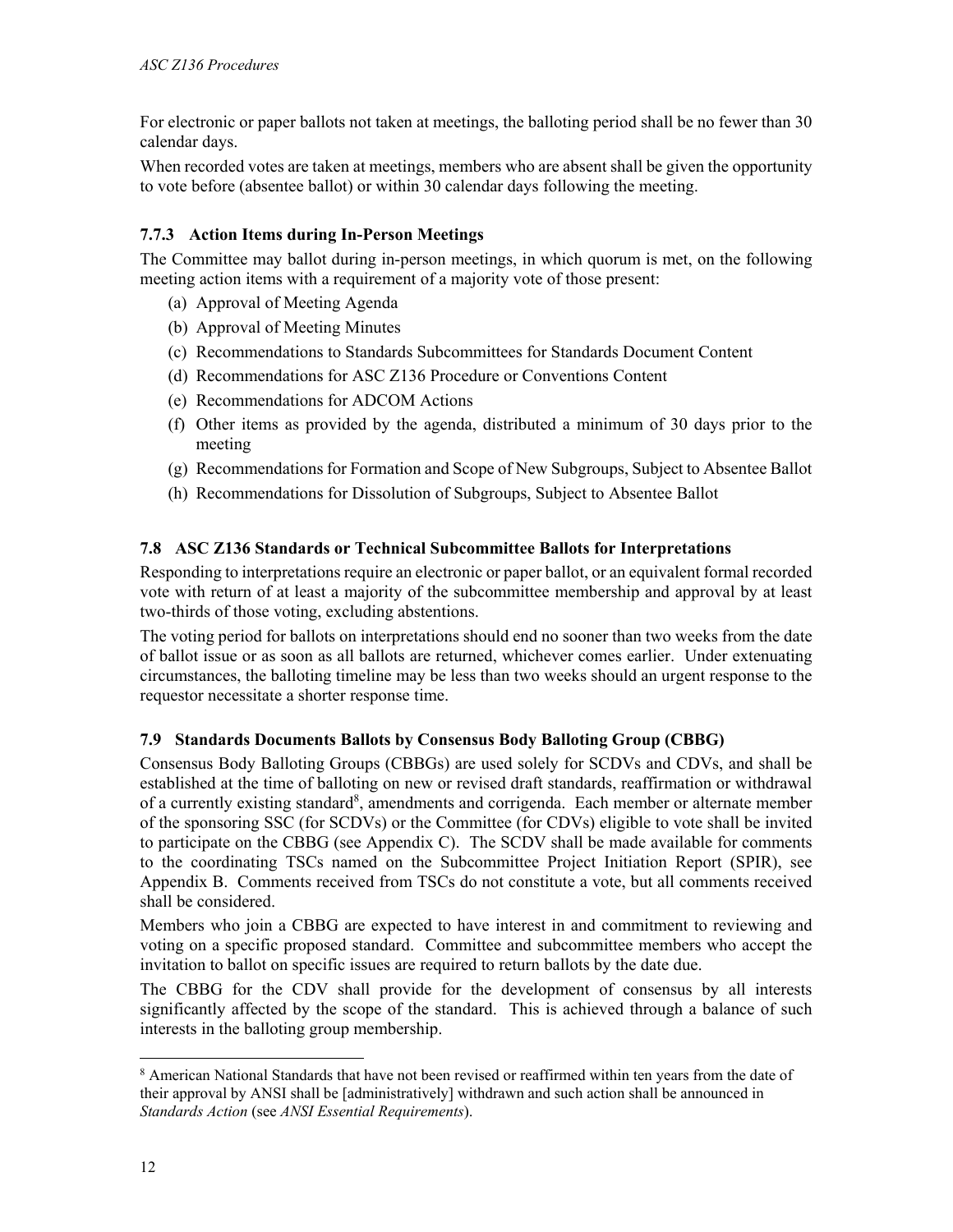The voting period for ballots on standards should end no sooner than four weeks from the date of ballot issue or as soon as all ballots are returned, whichever comes earlier. Under extenuating circumstances, the ADCOM can grant an (one) extension at the request of the chair initiating the ballot.

Ballots shall be conducted in accordance with the following requirements:

- (a) Three quarters (75%) of the ballots shall be returned (including abstentions) from those in the CBBG in order for the ballot to be valid.
- (b) Two thirds affirmative votes of the ballots returned (following ballot resolution) shall be required (excluding abstentions) for approval.
- (c) An effort to resolve all expressed objections accompanied by comments related to the proposal under consideration shall be made.
- (d) Each unresolved objection and attempt at resolution, and any substantive change made in a proposed American National Standard, shall be recirculated to the entire balloting group to allow each member to confirm or change their vote or to comment. All CBBG members will have the opportunity to respond to the recirculation ballot, including cases where they did not cast an earlier vote or abstained. The basis of a negative ballot shall be limited to the proposed attempts at resolution, unresolved objections and substantive changes. This reballoting should be done by default electronic ballot (see 7.5 Default Balloting). Concurrently, the modified SCDV or CDV (including amendments and corrigenda) shall be made available to balloting group members to afford each the opportunity to review the document, in its entirety.
- (e) When an SCDV has been approved via default ballot, no further recirculation ballots shall be conducted. Any critical comments resulting from that default ballot that would require a substantive change to resolve shall be recorded in writing and circulated with the first CDV ballot.

#### **7.10 Disposition of Views and Objections – CBBG**

Prompt consideration shall be given to the expressed views and objections of all participants. Any person with an unresolved objection resulting from the balloting process has the right to appeal in accordance with the procedures outlined in Section 10. Each objector shall be advised in writing of the disposition of the objection and the reasons. If resolution is not achieved, the Secretariat shall inform the objector in writing of the appeals process.

In the instance of non-substantive changes that address a negative ballot, the objector will be given the opportunity to withdraw the negative ballot prior to recirculation or final approval by the CBBG.

Unresolved objections and attempts at resolution, as well as any substantive change made in a proposed American National Standard shall be reported to the established CBBG in order to afford each an opportunity to respond, reaffirm or change their vote (see 7.5 Default Balloting). If comments not related to the proposal are submitted with a vote (negative or affirmative), the comments shall be documented and considered in the same manner as submittal of a new proposal.

#### **8. ANSI Requirements**

#### **8.1 ANSI Coordination – Initiation of a Project**

At the initiation of a project to develop or revise an ASC Z136 American National Standard, notification shall be transmitted to ANSI by the Secretariat using the Project Initiation Notification System (PINS) form, or its equivalent, for listing in *Standards Action*. A PINS form may be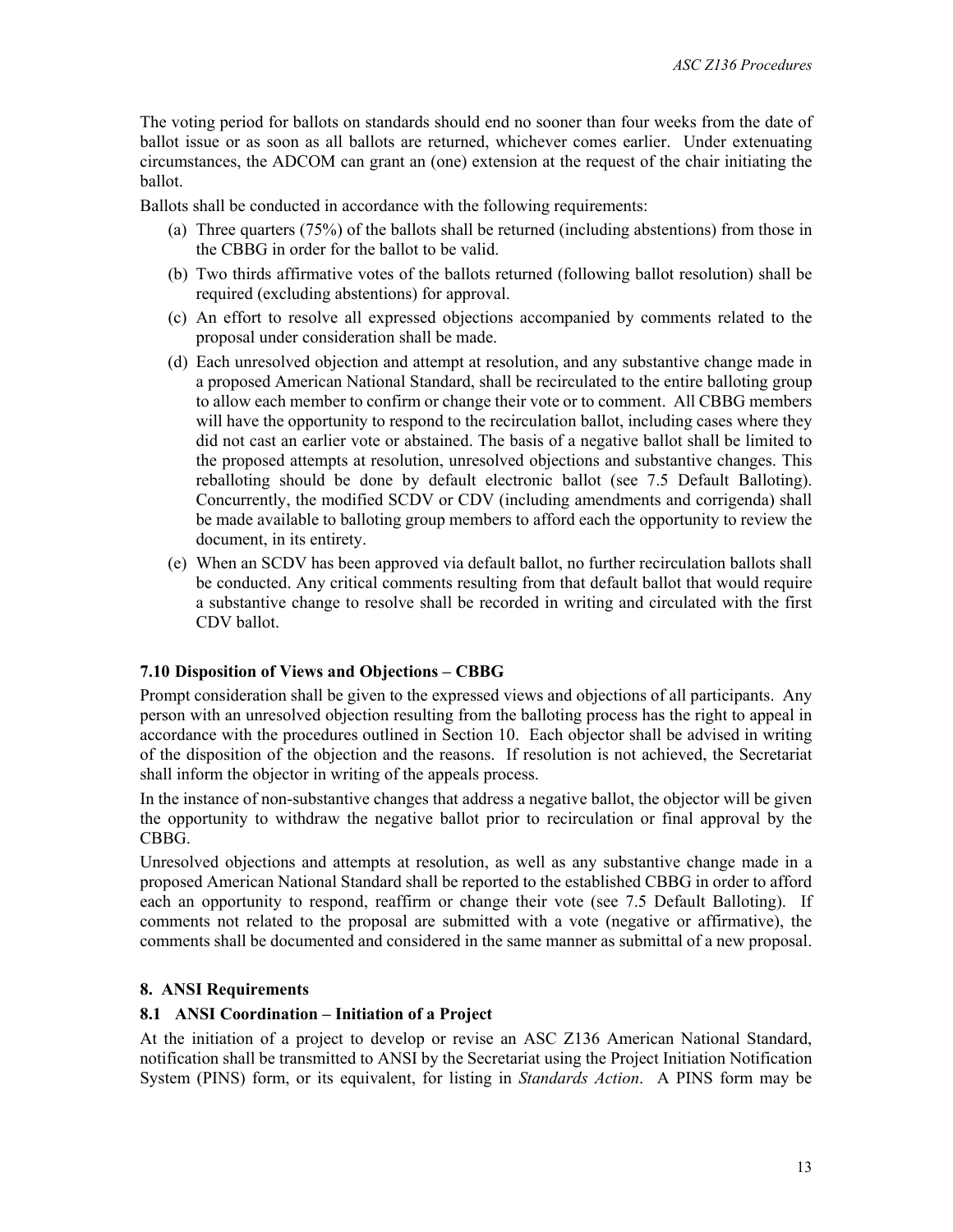submitted, but is not required, at the initiation of a project to reaffirm or withdraw an American National Standard.

A statement shall be submitted and published as part of the PINS announcement that shall include:

- (a) An explanation of the need for the project; and
- (b) Identification of the stakeholders (e.g., telecom, consumer, medical, environmental, etc.) likely to be directly impacted by the standard.

If the response to subsection (b) changes substantively as the standard is developed, a revised PINS form shall be submitted for publication.

Comments received resulting from the filing of any ASC Z136 PINS form shall be addressed in accordance with Section 2.5.1 (and its subsections) of the most current version of *ANSI Essential Requirements,* including but not limited to assertions of conflict or duplication.

# **8.2 Opportunity for Public Review**

#### **8.2.1 Listing in** *Standards Action*

Proposals for new American National Standards or reaffirmation, revision, or withdrawal of existing ones shall be transmitted to ANSI using the BSR-8 form, or its equivalent, for listing in *Standards Action* in order to provide an opportunity for public comment. The Secretariat shall share announcements of standards actions in other suitable media to encourage the participation of directly and materially affected persons.

The Secretariat shall determine whether listing of proposed standards actions shall be concurrent with the final letter ballot. Any substantive change subsequently made in a proposed American National Standard requires listing of the change in *Standards Action*.

# **8.2.2 Disposition of Views and Objections – Public Review**

Prompt consideration shall be given to the expressed views and objections of all participants, including those commenting on the listing in *Standards Action*.

Upon receipt of an objection from public review of a standard, each objector shall be advised in writing of the disposition of the objection and the reasons. If resolution is not achieved, the Secretariat shall inform the objector in writing of the appeals process, see Section 10.

In the instance of non-substantive changes that address objections received as part of the public review, the objector will be given the opportunity to withdraw the objection prior to final approval of the document.

#### **8.3 Report of Final Result**

The final result of all Committee and CBBG ballots shall be reported, by interest categories, to the Committee.

# **8.4 Submittal of Standard**

Upon completion of the procedures for voting, disposition of views and objections, and appeals, the BSR-9 or its equivalent and evidence of due process and consensus shall be submitted to ANSI by the Secretariat.

If the Secretariat does not submit the BSR-9 or its equivalent and evidence of due process and consensus to ANSI within a reasonable period of time, any member(s) of the Committee may make the submittal.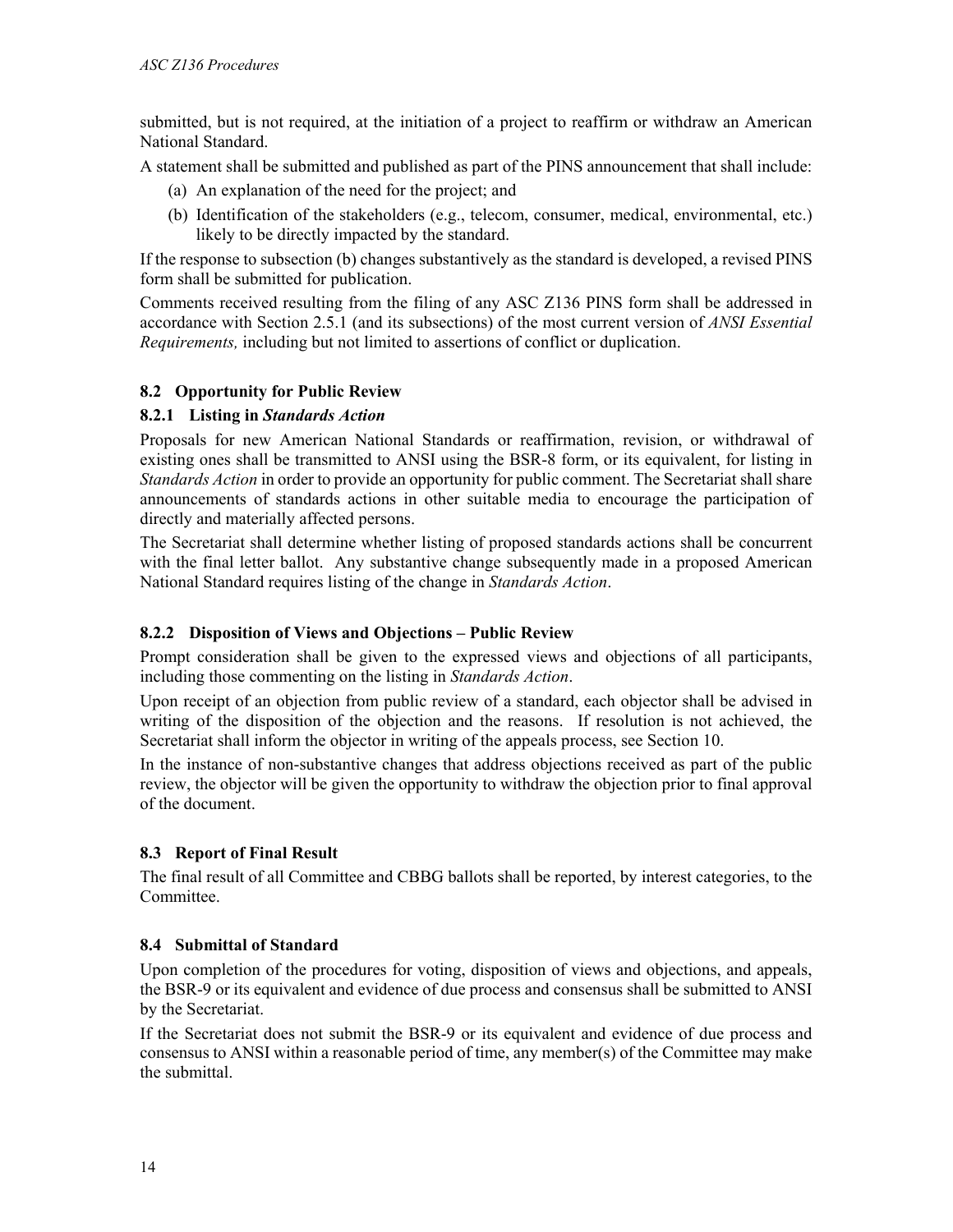#### **8.5 Termination of the Committee**

A proposal to terminate the Committee may be made by a directly and materially affected interest. The proposal shall be submitted in writing to the Committee and to the Secretariat, and shall include at least the following:

- (a) Reasons why the Committee should be terminated, and
- (b) The name of the organization(s) that will assume responsibility for maintenance of any existing American National Standard(s) that is (are) the responsibility of the Committee.

If it appears, after review and discussion among the proponent of the action, the Secretariat, and the ADCOM or its designee, that the desired objectives can best be reached by termination, the proposal and supporting documentation shall be submitted to the Committee with a letter ballot to terminate the Committee and transfer responsibility, as appropriate, for the affected standards. The proposal for termination of the Committee shall be announced for comment in *Standards Action*.

# **8.6 Patent Policy**

If the use of an essential patent claim (one whose use would be required for compliance with a proposed or approved American National Standard) is required due to technical reasons that justify this approach, ASC Z136 will adhere to the current version of the ANSI Patent Policy as specified in the *ANSI Essential Requirements*.

#### **8.7 Metric Policy**

Units of the International System of Units (SI), the modernized metric system, are the preferred units of measurement in the Z136 series of laser safety standards.

#### **8.8 Commercial Terms and Conditions**

Provisions involving business relations between buyer and seller such as guarantees, warranties, and other commercial terms and conditions shall not be included in an American National Standard. ASC Z136 will adhere to the current ANSI Commercial Terms and Conditions Policy as specified in the *ANSI Essential Requirements*.

# **8.9 Antitrust Policy**

The standards development process depends on volunteer participation by a diverse range of individuals on behalf of numerous stakeholders including participants representing business and industry. As a result, antitrust concerns can arise in connection with standards development activity. The primary purpose of an antitrust policy is to prevent an unfair competitive advantage by one or more of the stakeholders in the standards development process.

It is the policy of the ASC Z136 to comply fully with state and federal antitrust laws, and the ASC Z136 expects all participants in ASC Z136 standards development activities to conduct themselves in strict accordance with these laws. ASC Z136 minimizes the risk of antitrust problems by requiring adequate notice, including an agenda, of all meetings and by providing a forum for standards activities based on the principles of openness, honesty, fairness and balance and conducted in accordance with published rules and regulations. ASC Z136 conducts technical activities in conformance to the Essential Requirements for Due Process established by the American National Standards Institute (ANSI). Serving on the ASC Z136 or one of its subcommittees includes agreement to follow these policies. The following statement shall be included on all meeting agendas for the ASC or one of its sub-committees: "All Z136 ASC and subcommittee meetings shall be conducted in accordance with the ASC Z136 Antitrust Policy, which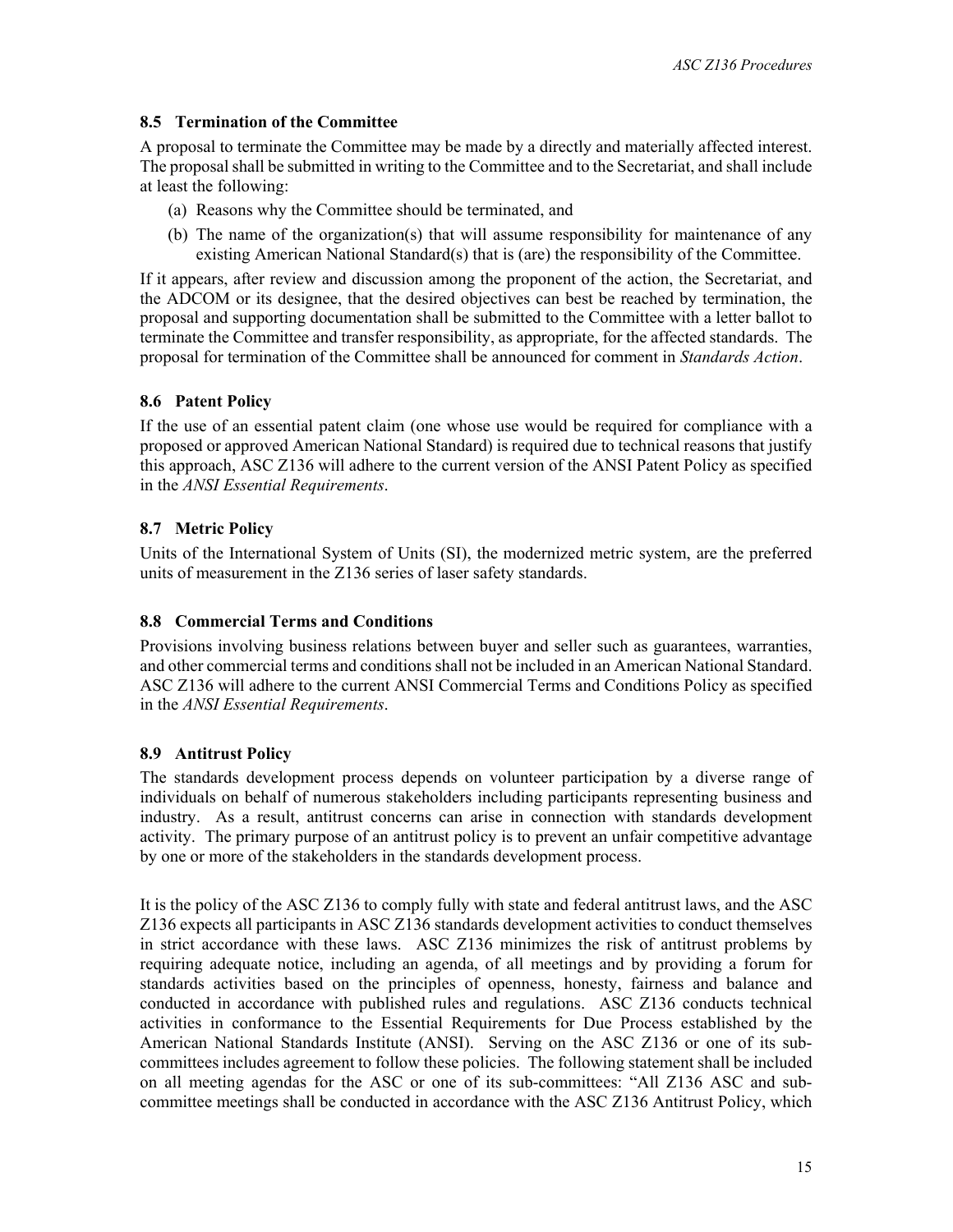requires that Z136 members avoid actions that restrain commerce or affect the competitiveness of a business they may represent or with which they may compete."

Compliance with ASC Z136's standards development rules and regulations is essential, but this alone is not sufficient to avoid conduct that may violate the antitrust laws. Participants must also avoid any conduct, conversations or agreements that would constitute an unreasonable restraint of trade or be otherwise illegal under antitrust laws. All Z136 ASC and sub-committee members shall follow these rules in the course of their Z136 standards development work:

- (a) Do not make statements or participate in discussions regarding profits, profit margins, prices, cost data, terms of sale, warranties or contract provisions for Z136 standards or for a company's products/services;
- (b) Do not make statements or participate in discussions on selection, termination, division or allocation of customers, sales territories, or markets;
- (c) Do not refuse to deal with a specific business entity;
- (d) Do not act to put a competitor business at a disadvantage;
- (e) Do confine standards discussions to technical, engineering and safety factors; and
- (f) Do conduct oneself in a proper and professional manner and in such a way that all members are afforded an adequate opportunity to present their views

Participants in ASC Z136 activities may receive antitrust training or advice from their employers or other organizations or entities they represent. This ASC Z136 antitrust policy, as well as other information or presentations that ASC Z136 may provide concerning the antitrust laws and standards development, do not take the place of such training or advice; nor do they constitute legal advice to participants. Participants can assist ASC Z136 and their fellow participants by refusing to engage in inappropriate discussions and by speaking up if they have questions or concerns about any matter or discussion that occurs in the course of ASC Z136 standards development activities. Participants should bring matters of concern to the attention of the ASC Z136 Administrative Committee (ADCOM).

# **8.9.1 Violations of the Antitrust Policy**

If a member is alleged to have violated this policy, the ASC Z136 ADCOM will investigate and work to rectify the violation. If this is not possible or if the member does not cooperate then the ASC Z136 may consider suspension or termination of membership. Any removal of a member will be conducted in accordance with the ASC Z136 Procedures.

# **8.10 Record Retention**

Records shall be retained by the Committee Secretary and the Secretariat for one complete standards cycle or until the standard is revised, in accordance with *ANSI Essential Requirements*. Records concerning withdrawals of all American National Standards shall be retained for at least five years from the date of withdrawal or for a duration consistent with the audit schedule.

# **9. Formal Communications**

# **9.1 Internal Communication**

If correspondence between subcommittees or between working groups of different subcommittees involves issues or decisions (i.e., non-routine matters) affecting other subcommittees, copies shall be sent to all affected Subcommittee chairs, and all ADCOM members. An archive of all formal internal communications shall be maintained by the Secretariat.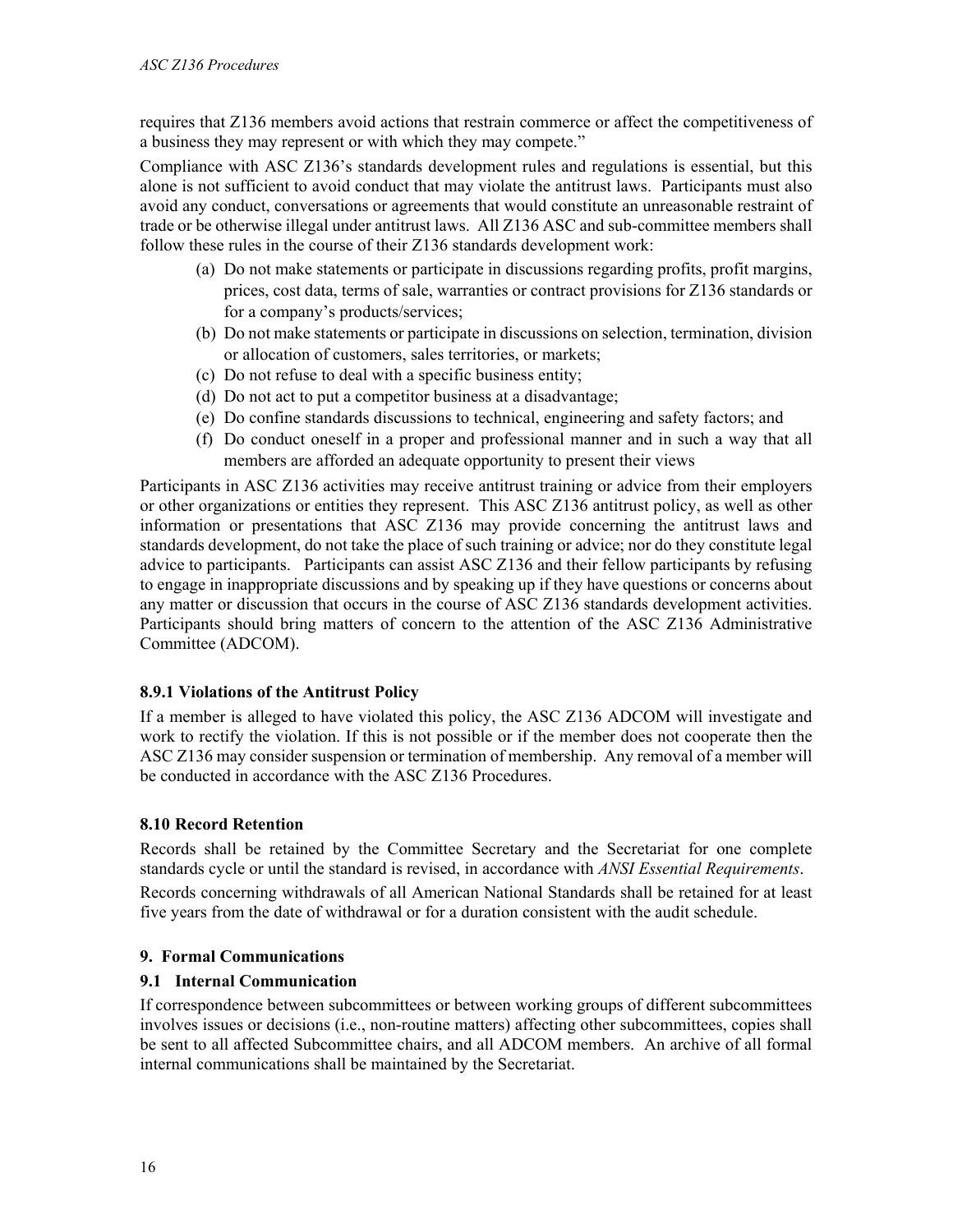# **9.2 External Communication**

Inquiries relating to the Committee should be directed to the Secretariat and members should so inform individuals who raise such questions. All replies to inquiries shall be made through the Secretariat.

The Committee Secretary and ADCOM Chair shall serve as the Committee designees for receipt of requests for explanations and interpretations submitted in writing to the Secretariat and shall be responsible for determining the adjudged nature of the request ( see Appendix F).

# **9.2.1 Explanations**

An "explanation" relates to a simple clarification of a portion of a standard as it is written, e.g., a clarification of a definition, a simple request for assistance in calculations based on tabular material. An explanation does not address the *implication* or *intent* of a portion of the standard.

Requests judged to be "for explanation only" are directed to an appropriate member of the Committee or its subcommittees for the formal response. This response is then directed to the Secretariat (with copies to the ADCOM Chair and Committee Secretary). The Secretariat shall provide the formal explanation to the requestor. Documentation of explanations is not required.

#### **9.2.2 Interpretations**

An "interpretation" relates to the *implication* or *intent* of a portion of a standard as it applies to a specific application, i.e., it is a unique form of commentary on a standard; it can only discuss, address, and clarify what the standard currently says. It is not an explanation of what the standard should have said and *cannot* change the meaning of a standard as it currently exists. Even if the request points out an error in the standard, the interpretation cannot fix that error.

Written inquiries judged to be interpretations shall be forwarded to the Chair of the appropriate standards or technical subcommittee for processing. The Subcommittee Chair shall ballot their associated subcommittee to obtain concurrence for the response (see Section 7.8).

This response, along with balloting results, is then submitted to the Secretariat (with copies to the ADCOM Chair and Committee Secretary). Following review by the ADCOM Chair, the Secretariat shall provide the formal interpretation, in writing, to the requestor and document the process as required by these procedures.

Revisions to a standard resulting from requests for interpretations shall be processed in accordance with the procedures of the Committee.

#### **10. Appeals**

Persons who have directly and materially affected interests and who have been or may be adversely affected by a procedural action or inaction of the Committee or the Secretariat shall have the right to appeal. An appeal is limited to procedural issues and shall not consider technical issues.

# **10.1 Complaint**

The appellant shall file a written complaint with the Secretariat within thirty days after the date of notification of action or at any time with respect to inaction. The complaint shall state the nature of the objection(s) including any adverse effects, the clause(s) of these procedures that are at issue, actions or inactions that are at issue, and the specific remedial action(s) that would satisfy the appellant's concerns. Previous efforts to resolve the objection(s) and the outcome of each shall be noted.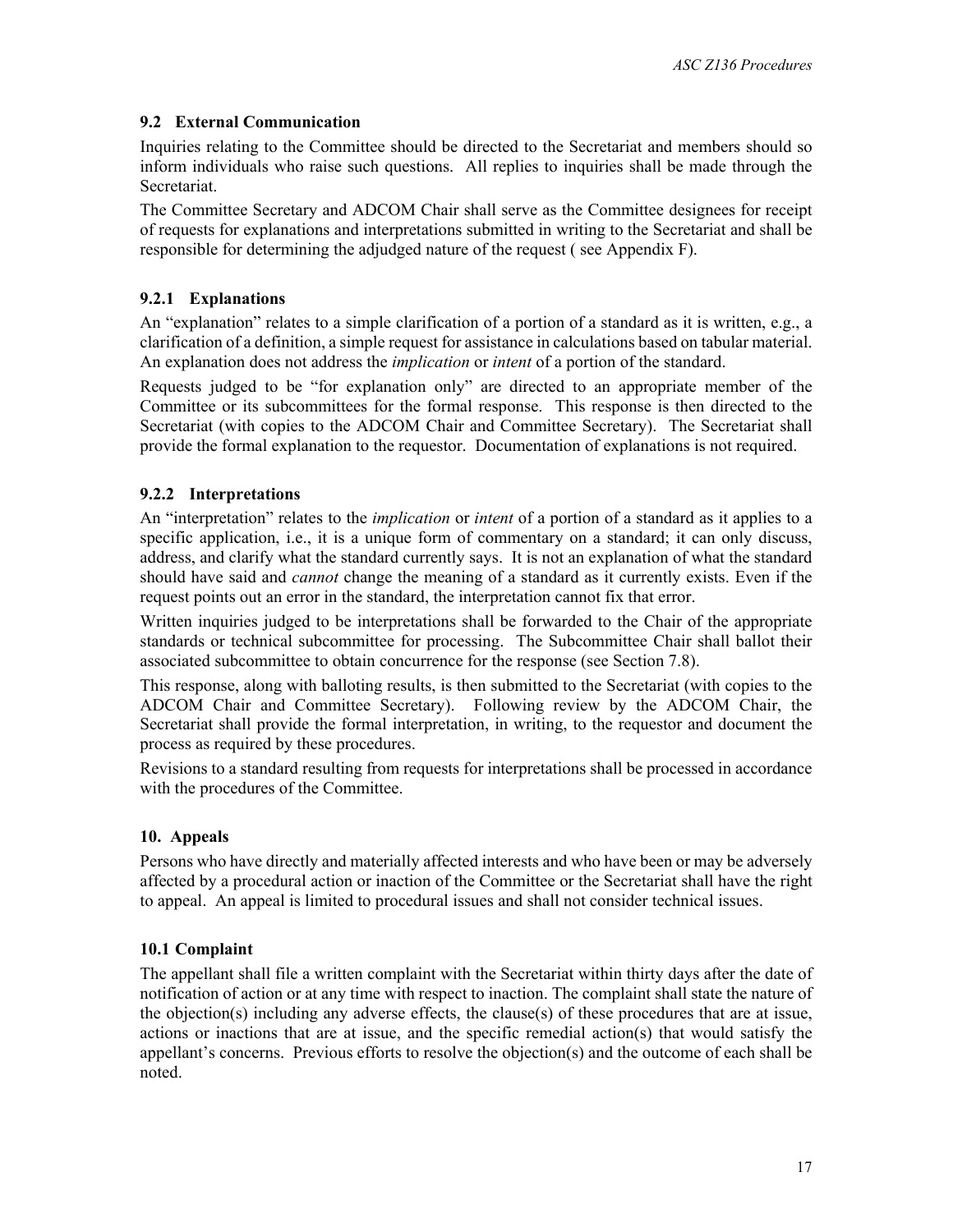#### **10.2 Response to complaint**

Within ten days after receipt of the complaint, the Secretariat shall send the appellant a written acknowledgment of receipt of the complaint, and shall send the respondent (the Chair of the SSC at issue) a copy of the complaint. Within 45 days of the receipt of the written acknowledgement of the complaint, the respondent shall respond in writing (reply brief) to the appellant and to the Secretariat, specifically addressing each allegation of fact in the complaint to the extent of the respondent's knowledge. The respondent shall include complete documentation supporting all statements contained in the reply brief.

#### **10.3 Hearing**

If the appellant and the respondent are unable to resolve the written complaint informally in a manner consistent with these procedures, the Secretariat shall schedule a hearing with an appeals panel on a date agreeable to all participants, giving at least ten working days notice. A meeting notice, which identifies the appeals panel, will be sent to the appellant.

#### **10.4 Appeals Panel**

An appeals panel shall be selected by the Secretariat when required to address an appeal, subject to the constraints that follow. The appeals panel shall consist of three individuals who have not been directly involved in the matter in dispute, and who will not be materially or directly affected by any decision made or to be made in the dispute. At least two members shall be acceptable to the appellant and at least two shall be acceptable to the respondent. If the parties to the appeal cannot agree on an appeals panel within six weeks, the Secretariat shall appoint an independent arbitrator who in turn shall appoint the appeals panel.

# **10.5 Conduct of the Hearing**

The appellant has the burden of demonstrating adverse effects, improper actions or inactions, and the efficacy of the requested remedial action. The respondent has the burden of demonstrating that the Committee and the Secretariat took all actions in compliance with these procedures and that the requested remedial action would be ineffective or detrimental. The respondent and appellant shall be limited to three members each and only those designated members may address or be addressed by the appeals panel. Each party shall be given equal time to present its case and a rebuttal. All discussions shall be between the appeals panel members and the respondent or appellant, but not between the respondent and appellant. Each party may adduce other pertinent arguments. Members of the appeals panel may address questions to the appellant, respondent, or individuals representing the appellant or respondent. *Robert's Rules of Order* (latest edition) shall apply to questions of parliamentary procedure for the hearing not covered herein.

For consistency and fairness to all parties concerned with the appeal process the appeals panel should follow a set of pre-defined and documented steps, which include introductory statements, time limits, order of participation, and other details necessary to conduct an appeal.

#### **10.6 Decision**

The appeals panel shall render its decision in writing within thirty days of the hearing, stating findings of fact and conclusions, with reasons therefore, based on a preponderance of the evidence presented to the appeals panel. Consideration shall be given to the following positions, among others, in formulating the decision: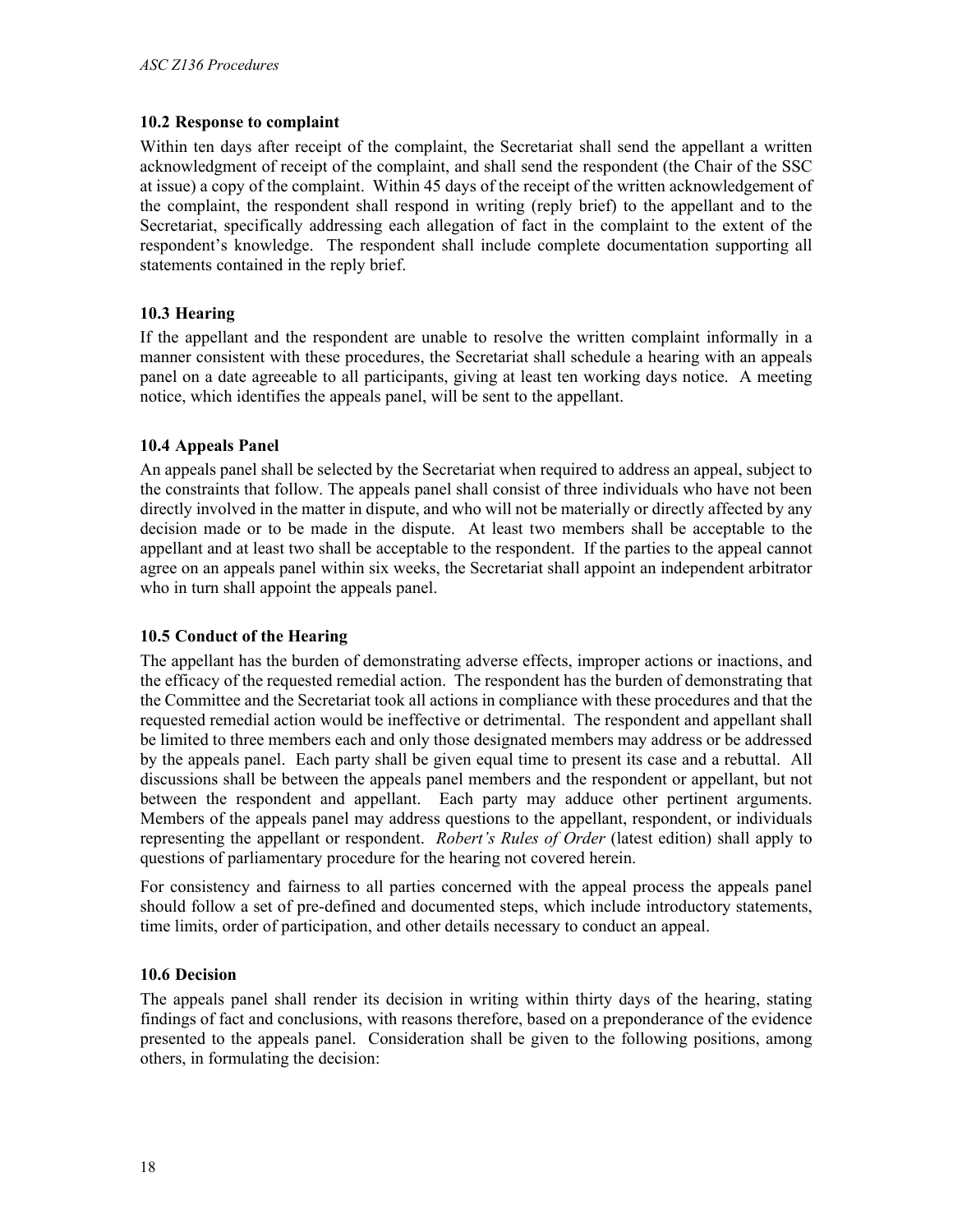- (a) Finding for the appellant, remanding the action to the Committee or the Secretariat with a specific statement of the issues and facts in regard to which fair and equitable action was not taken;
- (b) Finding for the respondent, with a specific statement of the facts that demonstrate fair and equitable treatment of the appellant and the appellant's objections;
- (c) Finding that new, substantive evidence has been introduced, and remanding the entire action to the Committee or the Secretariat for appropriate reconsideration.

#### **11. ASC Z136 Code of Conduct**

#### **11.1 General Principles**

- (a) To promote and support the overall mission of ASC Z136 as well as the purposes and objectives of developing voluntary consensus standards.
- (b) To maintain a process that is open, honest, and fair to all participants.
- (c) To promote the development of consensus through the broad and balanced participation of a variety of interests and through a full airing and discussion of all points of view.
- (d) To adhere, both in letter and in spirit, to all duly established rules, regulations, and policies governing the ANSI voluntary consensus standards system.

#### **11.2 Code of Conduct Applicable to Participants**

- (a) All persons serving on the ASC Z136 main committee, standards subcommittees, technical subcommittees, editorial working group, or ad hoc groups (hereafter "Participants") shall act honestly, in good faith, and with the highest professional standards.
- (b) Although it is recognized that legitimate differences of opinion can exist on individual issues, Participants should act in a dignified and courteous manner, so as to avoid injuring others, their property, reputation, or employment by false, malicious, or improper action, and to avoid acting in a disrespectful or unprofessional manner towards other members or staff.
- (c) To ensure the points of view and information Participants contribute to the Z136 voluntary consensus standards can be accurately evaluated by others, Participants should always endeavor to make known their business, commercial, organizational, or other affiliations that might affect their interests or points of view, avoiding real or perceived conflicts of interest whenever possible.
- (d) In all discussion, debate, and deliberation, Participants should confine their comments to the merits of the issues under review. Although Participants may forcefully advocate their views or positions, they should be candid and forthcoming about any weaknesses in their position, and they should refrain from debate and discussion that is disrespectful or unprofessional in tone or that is unduly personalized or damaging to the overall process of achieving consensus.
- (e) No Participant should ever attempt to withhold or prohibit information or points of view from being disseminated, particularly on the grounds that the Participant is in disagreement with the information or points of view. Disagreements should be addressed and resolved through full presentation and discussion of all information and points of view, not through withholding information or preventing points of view from being expressed.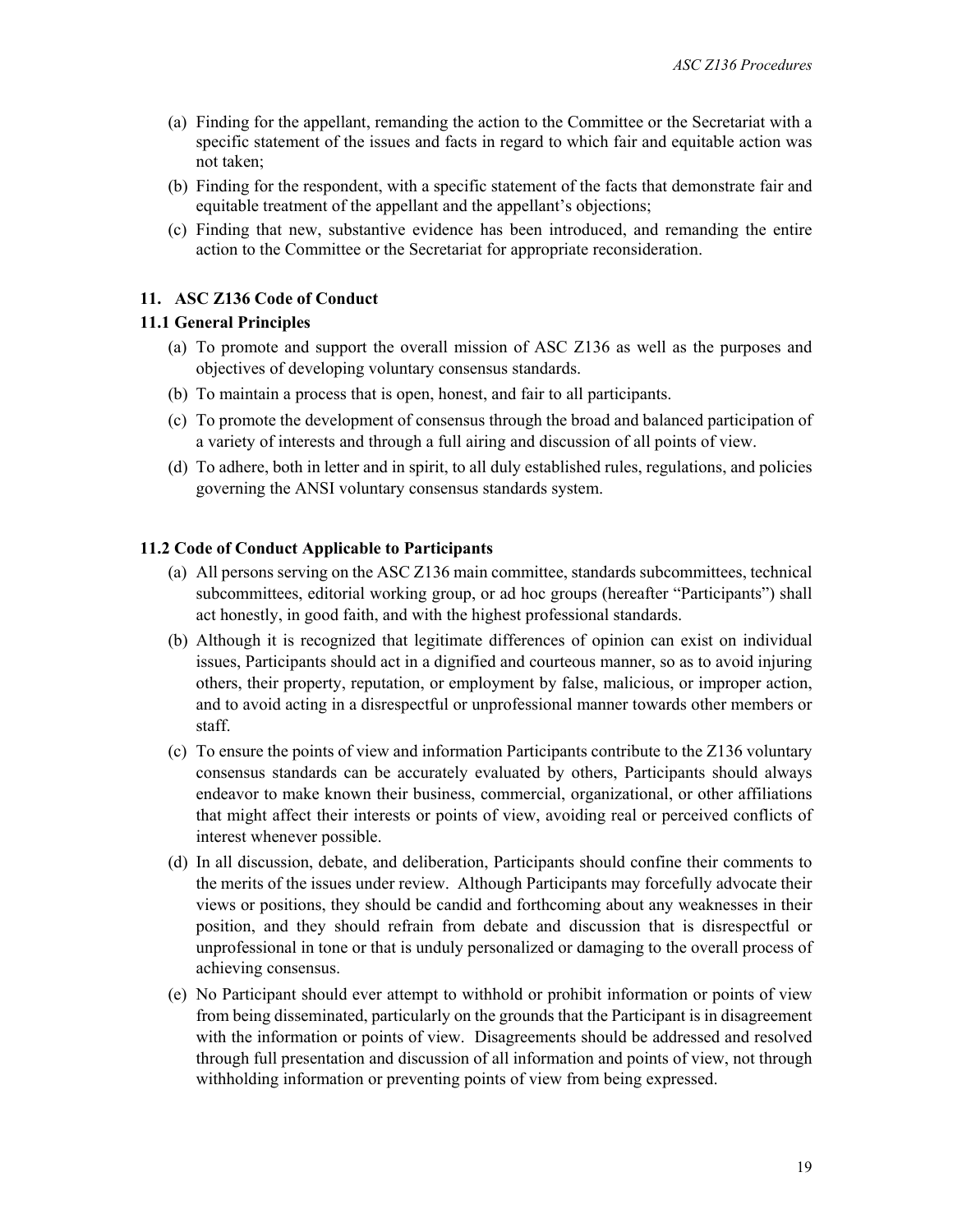- (f) Participants retained to represent the interests of another with respect to a specific issue or issues that are to be addressed by any ASC Z136 body shall declare those interests.
- (g) Participants should treat all persons with respect and fairness and should not offer or appear to offer preferential treatment to any person or group.
- (h) Participants should refrain from disseminating false or misleading information or from withholding information necessary for a full, fair, and complete consideration of the issues duly discussed.
- (i) Participants should obey all applicable laws and ASC Z136 policies, including policies promulgated by ASC Z136 for the committee on which they participate.
- (j) Participants should safeguard ASC Z136's reputation and integrity by ensuring that any public statements relating to ASC Z136, which are not official statements of ASC Z136, are properly portrayed as the opinion of the individual making them.

#### **11.3 Violations of the Code of Conduct**

If a Participant violates this Code, the ASC Z136 ADCOM will investigate alleged violations of this code and work to rectify the violation. If this is not possible or if the Participant does not cooperate then the ASC Z136 may consider suspension or termination of membership. Any removal of a Participant will be conducted in accordance with the ASC Z136 Procedures.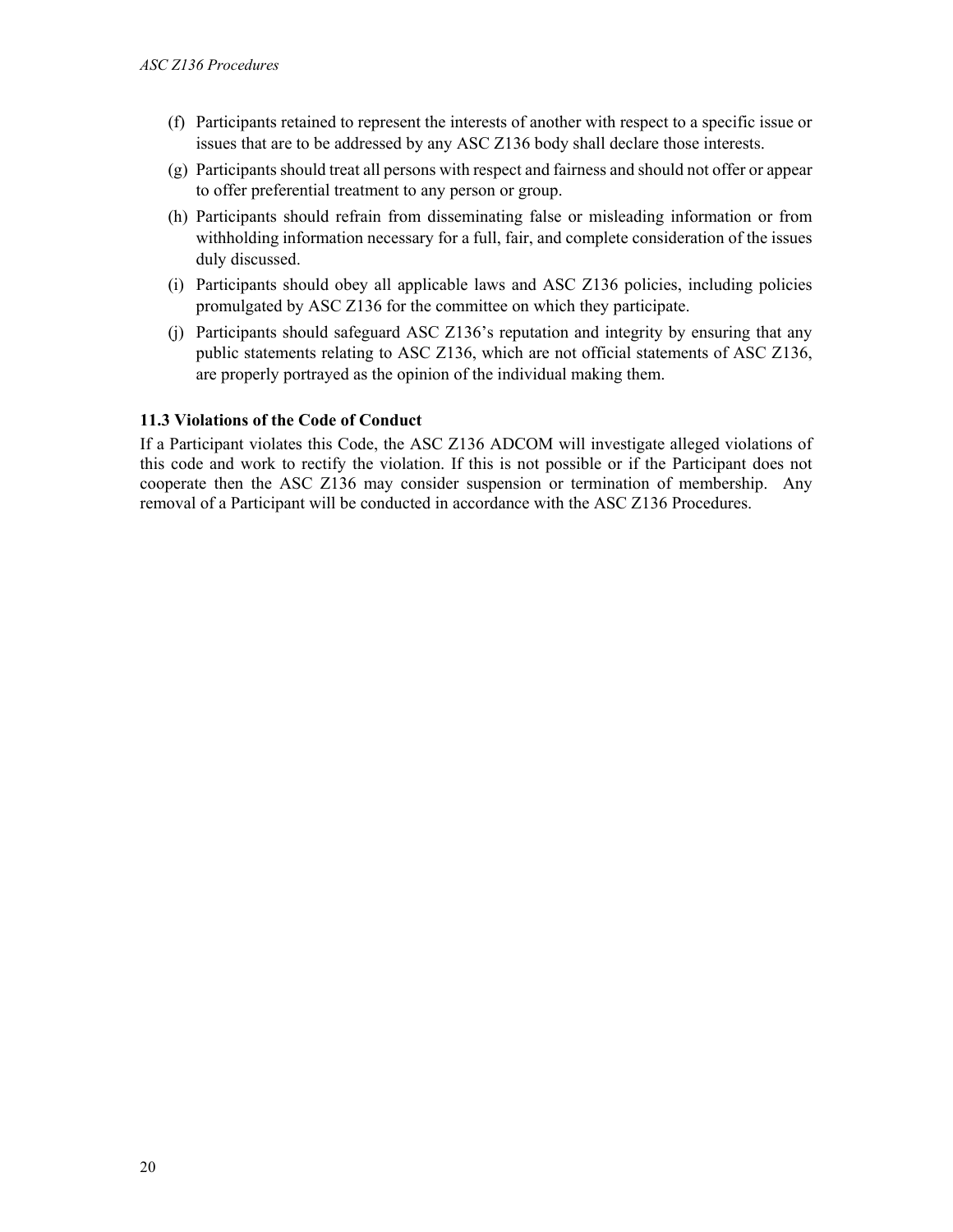# *This page intentionally left blank*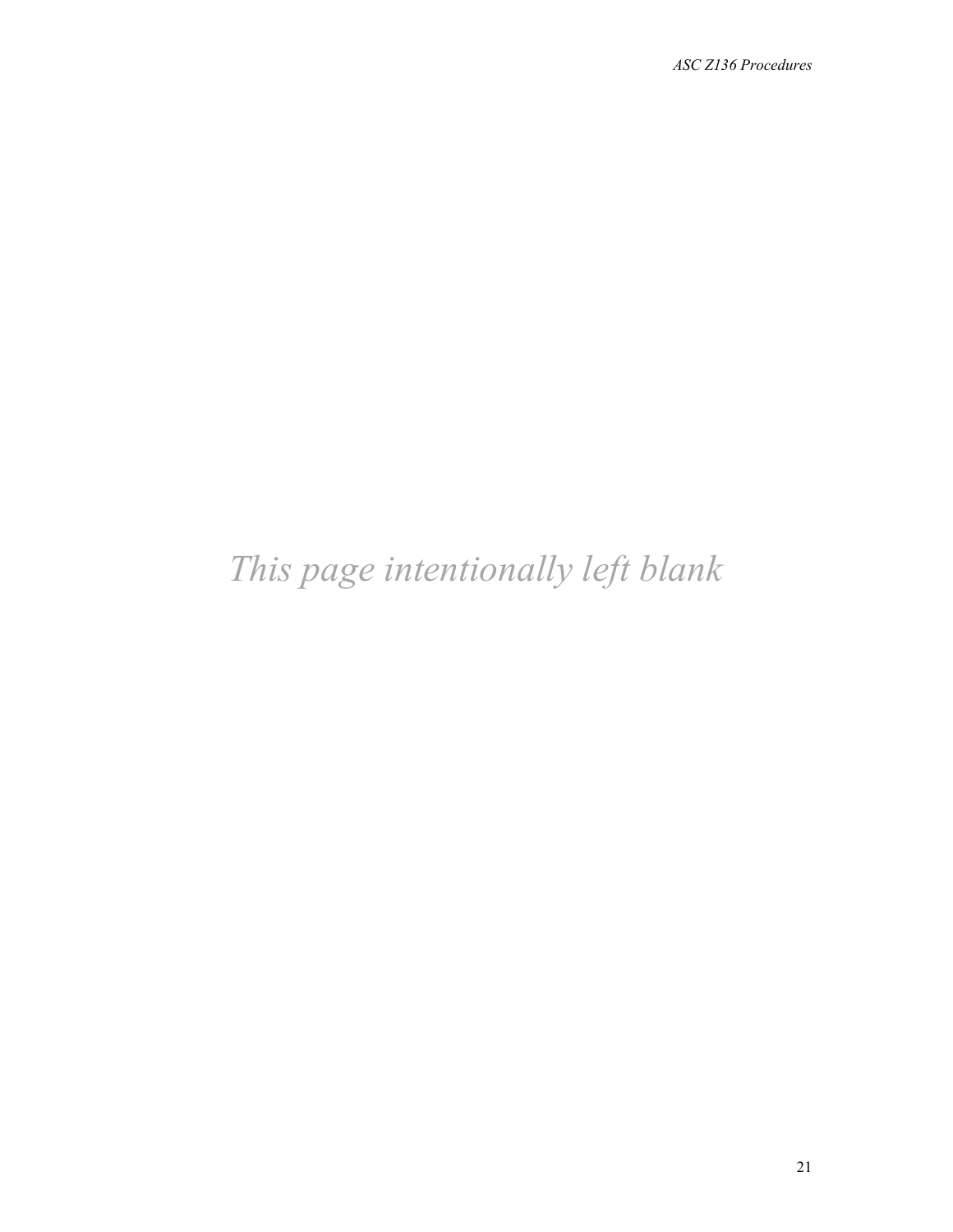# **APPENDIX A**

*Normative*

#### **A.1 Outline for the Preparation of Draft Standards and Balloting at Subcommittee Level**

(See Flowcharts A.1 and A.2)

- (a) To initiate work on a concept for a new document the stakeholders shall submit the need, scope, and summary to the ADCOM for approval of the project. The Secretariat, with the approval of the ADCOM, shall prepare and conduct a ballot (see Section 7.7.2) for approval by the Committee of the project and for establishing a new standards subcommittee (if necessary) to complete the work. Upon approval, the Secretariat shall submit a Project Initiation Notification System (PINS) form to ANSI. See Flowchart A.1. Any meeting held with the objective of PINS development will be organized by the ADCOM and open to all stakeholders.
- (b) To initiate work on an existing document (revision), the Secretariat shall submit a PINS form to ANSI following publication of the existing document but prior to subcommittee activity. The standards subcommittee (SSC) chair shall not hold a subcommittee meeting to develop a revision prior to the publication of the PINS by ANSI.
- (c) The SSC Chair shall submit a completed *Subcommittee Project Initiation Request* (SPIR – see Appendix B) through the Secretariat to the ADCOM. If the SPIR is determined by the ADCOM to be incomplete, the Secretariat shall return the SPIR to the SSC Chair for completion.
- (d) The Secretariat shall distribute a copy of the completed SPIR to each subcommittee chair to ensure that all subcommittees having material interest are included in the coordination process.
- (e) The SSC should immediately begin completing a Subcommittee Draft (SCD) to ensure expeditious release of new documents. See Flowchart A.2.
- (f) During development, the chair (or secretary, if one exists) of the SSC shall distribute each successive SCD to the members of the SSC.
- (g) When an SCD is ready for subcommittee ballot, the chair of the SSC shall establish a balloting group from the SSC membership and shall submit a Subcommittee Draft for Vote (SCDV) to the Secretariat. The Secretariat shall distribute the SCDV to the chair of each of the TSCs identified on the SPIR for final consideration before the Committee Draft for Vote (CDV) draft.
- (h) Balloting shall be effected by the sponsoring SSC, and shall adhere to the balloting requirements in Section 7.9. Once balloting begins, the balloting group will be closed to additional members.
- (i) Each ballot comment, or coordinating subcommittee comments, (including those from the identified technical subcommittees) shall be entered into the Summary Comment Form (Appendix D) and shall include the following:
	- Name of individual
	- Location of the text reference for each comment
	- Reason for voting negative rationale or error
	- Proposed wording that would cause the individual to change their vote to affirmative
- (j) After the initial ballot, SCDVs that are modified to incorporate comments or reconcile negative votes shall be distributed to the balloting group along with the *Summary Comment Form* (Appendix D) that includes the following information: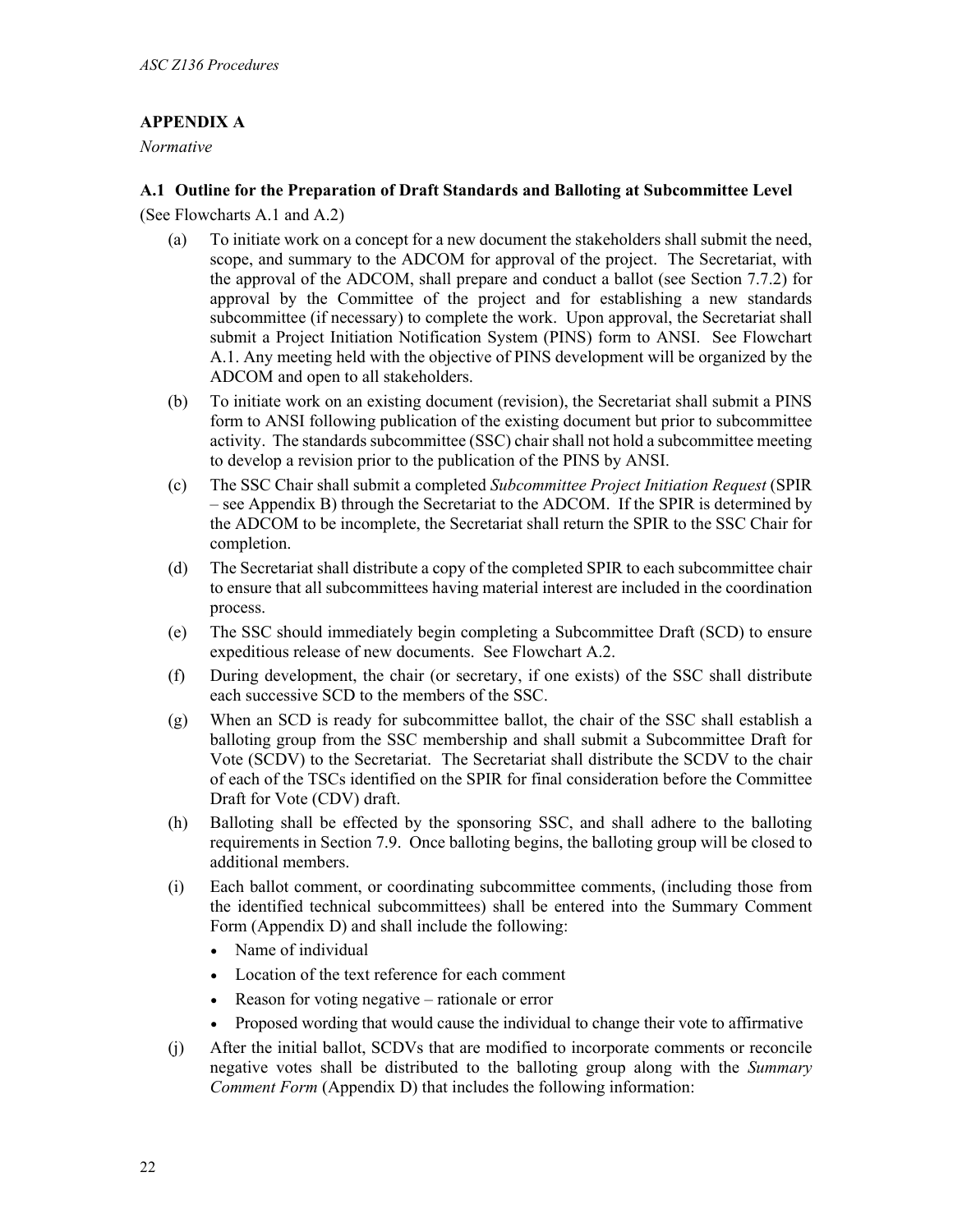- Name of individual
- Location of the text reference for each comment
- Reason for negative vote and wording change required to change vote to approval
- Rationale for other changes suggested within affirmative ballots
- SSC rebuttal or change incorporated to reconcile negative ballot, along with the rationale for adopting a proposed change
- SSC rebuttal or change incorporated to address affirmative ballots containing comments
- (k) At the subcommittee level, a recirculation ballot shall be conducted if any substantive change is made, whether to address a negative vote or affirmative comment, or may be conducted at the discretion of the SSC chair to ensure consensus of proposed nonsubstantive comment resolutions. If a SCDV recirculation ballot is conducted, members of the balloting group will only be able to change their vote on issues addressed by the recirculation. Balloting group members who have abstained or failed to return a ballot during the previous ballot may vote; however may only base their vote on items that have been changed since the previous ballot. Changes may include items identified by the SSC Chair within the scope of the standard project before the subcommittee. Any new issue or recommended technical change obtained during recirculation shall be retained by the SSC secretary for consideration during the next maintenance cycle. A ballot summary shall be submitted to the Secretariat for record retention.
- (l) Once the SCDV is approved, the chair of the SSC shall forward an electronic file of the final approved SCDV to the Secretariat for distribution to the Editorial Working Group (EWG) for review for style and consistency.
- (m) During the EWG review, the Secretariat shall prepare a letter ballot and establish a CBBG.
- (n) If following EWG review any substantive changes have been recommended, e.g., to correct obvious errors, the SSC Chair shall recirculate the revised SCDV to the SSC balloting group with the EWG recommended changes highlighted. The subcommittee balloting group shall only ballot on the EWG substantive changes incorporated into the SCDV.
- (o) Following this recirculation ballot, the SSC Chair shall forward the final approved SCDV along with the recirculation ballot summary to the Secretariat.

#### **A.2 Outline for Balloting on Draft Standards at CBBG Level**

(See Flowchart A.3)

- (a) CBBG balloting is conducted by the Secretariat. The CBBG balloting draft shall be identified as a Committee Draft for Vote (CDV) with a draft number and date on each page. The balloting requirements in Section 7.9 shall be followed.
- (b) Concurrent with balloting by the CBBG, the Secretariat shall transmit the CDV to ANSI using the BSR-8 form, or its equivalent, for listing in *Standards Action* in order to provide an opportunity for public comment. In accordance with ANSI procedures, the public comment period shall be one of the following:
	- A minimum of thirty days if the full text of the revision(s) can be published in *Standards Action*
	- A minimum of forty-five days if the document is available in an electronic format, deliverable within one day of a request, and the source (e.g., URL or an E-mail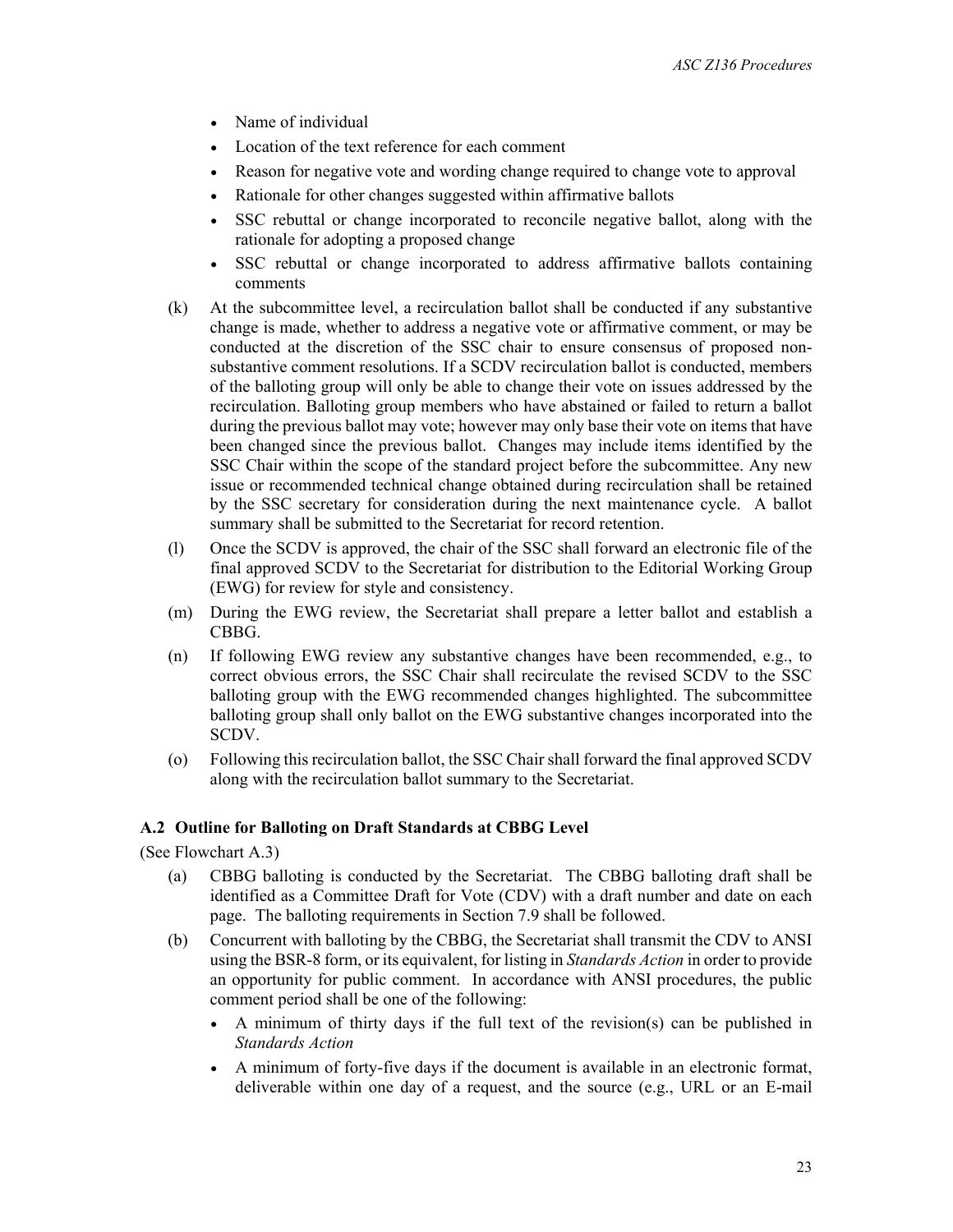address) from which it can be obtained by the public is provided to ANSI for announcement in *Standards Action*; or

• A minimum of sixty days, if neither of the above options is available

Any substantive change subsequently made in a proposed American National Standard requires listing of the change in *Standards Action*.

- (c) If taking into account any appropriately authorized extension of the ballot period, an insufficient number of ballots are returned by the balloting group as specified in Clause 7.9.(a), the Secretariat shall declare the voting invalid and disband the balloting group. The Secretariat shall then effect another invitation to ballot to the Committee membership to participate on a new CBBG to whom the CDV shall be distributed for vote.
- (d) If insufficient votes for approval are obtained and new issues are raised by the CBBG, or other than editorial changes are required to resolve negative votes, the CDV shall be referred to the sponsor subcommittee for revision of the SCDV with a more mature document or to provide comments on the Summary Comment Form (see Appendix D), respectively.
- (e) CBBG members who cast a negative ballot will be provided a written disposition of the objection and reasons therefore prior to a recirculation. Upon receiving the written disposition, the objector will be permitted to withdraw the objection within ten calendar days. If withdrawn, the objection will be considered resolved, thus eliminating the need for recirculation due to that objection.
- (f) Any member of the CBBG abstaining or failing to return a ballot during the previous CDV balloting will be permitted to cast a subsequent ballot during a recirculation; however, may only base their vote on substantive changes, attempts at resolution and unresolved objections since the previous ballot.
- (g) Each unresolved objection and attempt at resolution, and any substantive change, with rationale, made in a proposed CDV shall be recirculated by the Secretariat to allow each member of the CBBG to comment or change their vote on issues addressed by the recirculation. The Summary Comment Form in Appendix D shall be used. In addition, the modified CDV shall be made available to the CBBG to afford each the opportunity to review the document, including incorporated changes, in its entirety. Any new issue or recommended technical change raised during this recirculation should be retained by the Secretariat for consideration during the next maintenance cycle. Any person with an unresolved objection resulting from the balloting process has the right to appeal in accordance with the procedures outlined in Section 10.
- (h) The completed approved document shall be forwarded to the EWG who shall review one final time for style and consistency. Any change proposed by the EWG shall be reviewed by the SSC chair. Final editorial changes are incorporated into the final document with concurrence of the SSC chair. Any discrepancies arising from the final EWG review shall be reviewed by the ADCOM for resolution. If any proposed changes are deemed to be substantive, they shall be recirculated to the CBBG via default ballot. The CBBG shall only ballot on the EWG substantive changes incorporated into the CDV.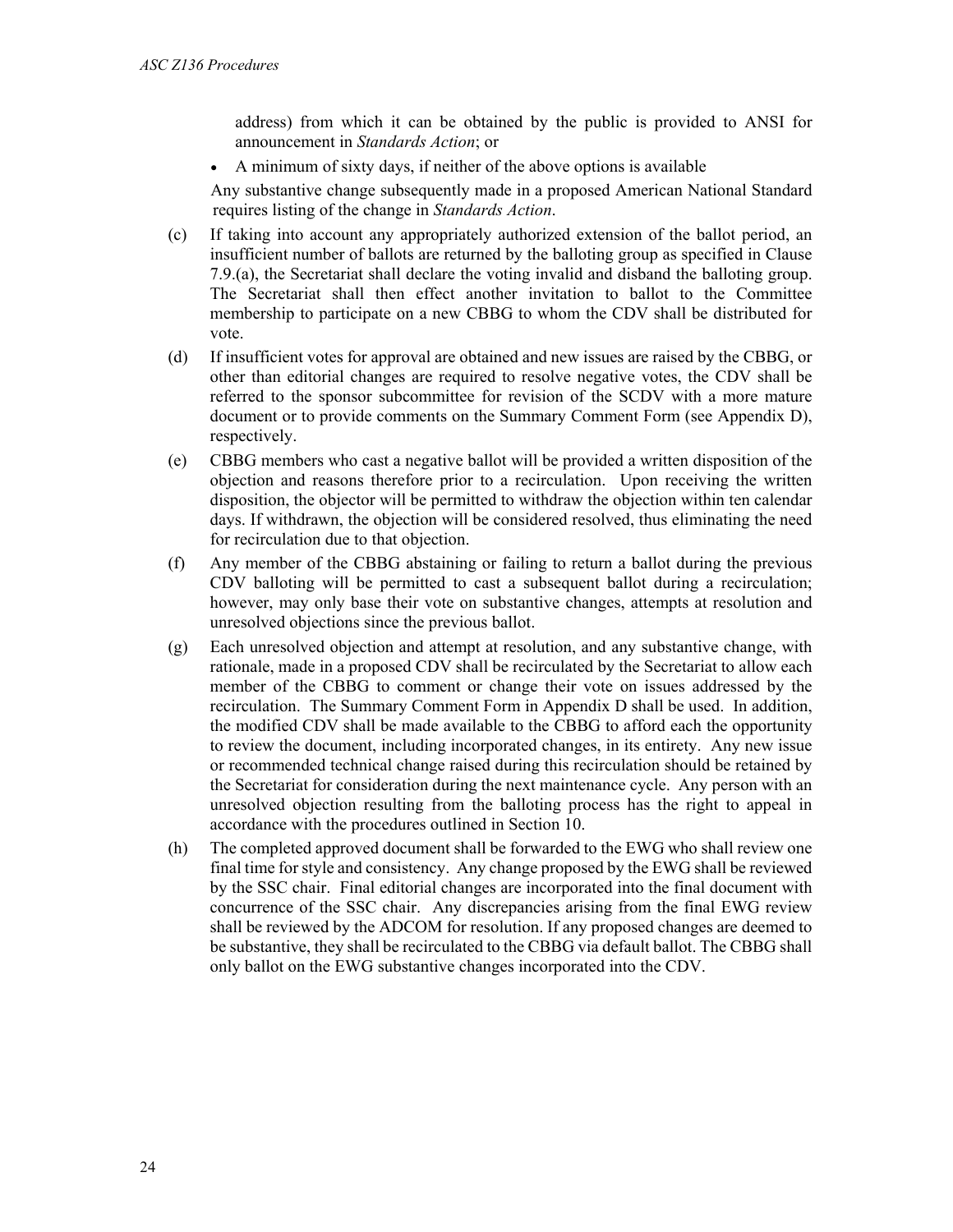

**Flowchart A.1 – Z136 Standards Development Process (Project Initiation)**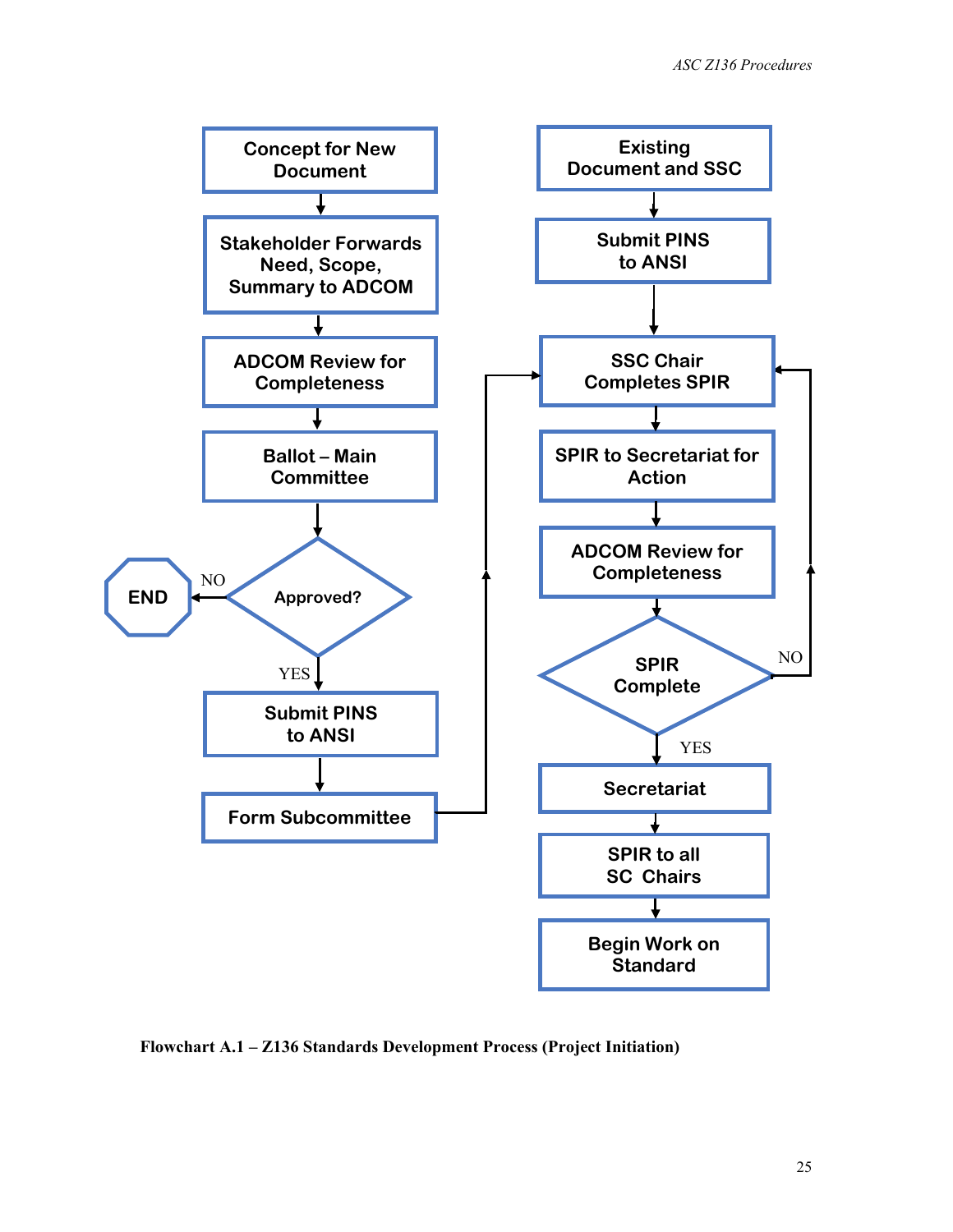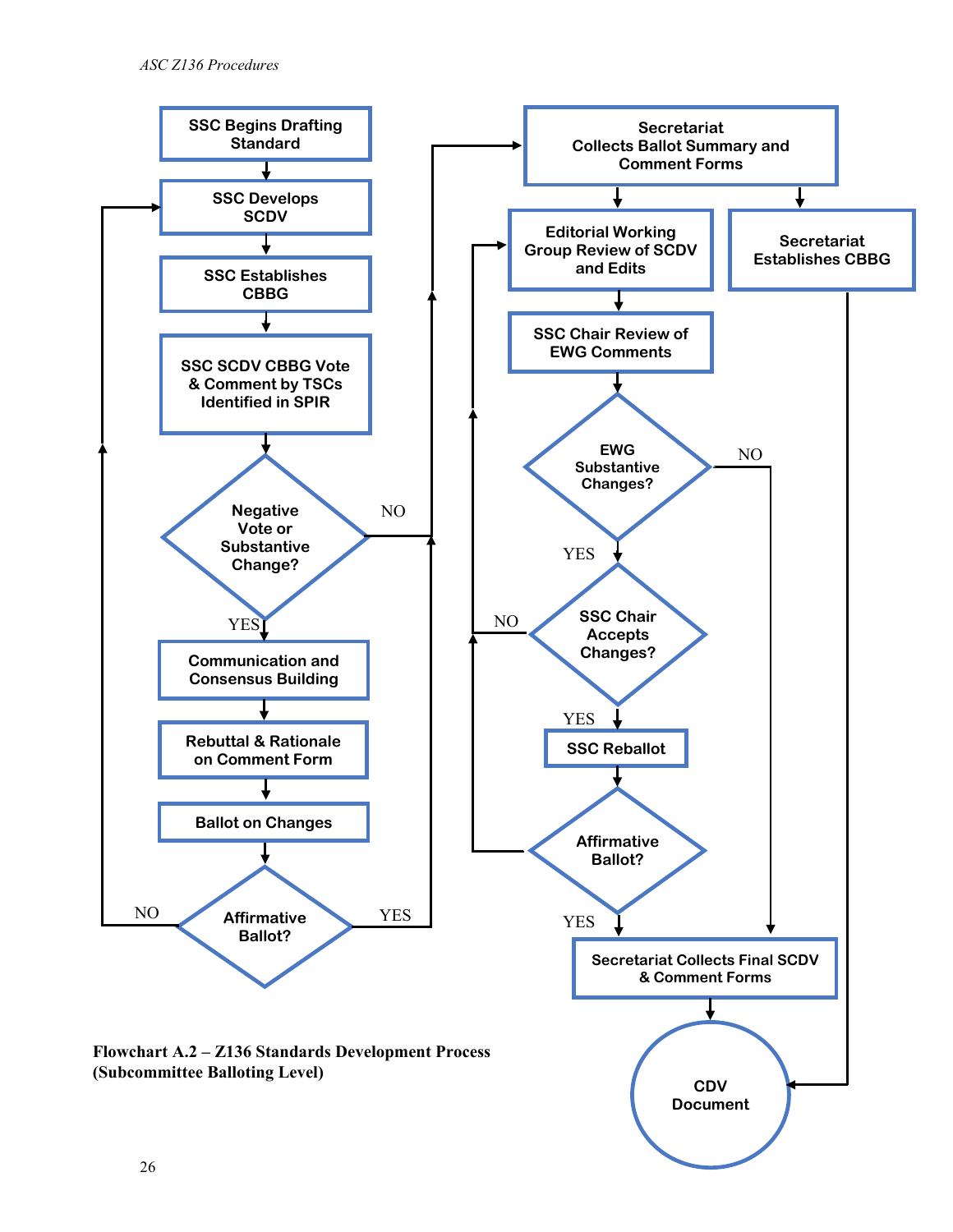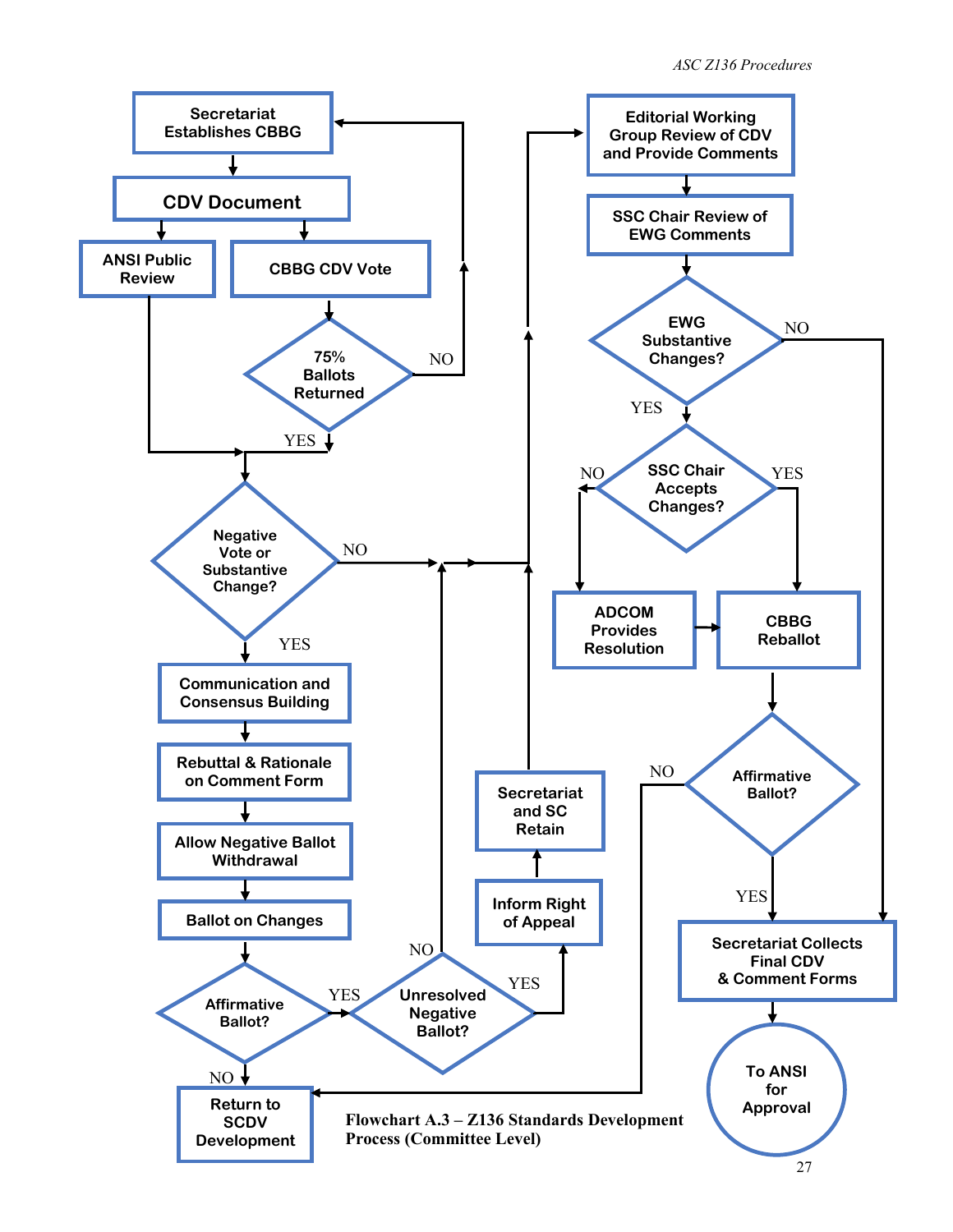# **APPENDIX B**

*Normative*

|                                                     | <b>Subcommittee Project Initiation Request (SPIR) Form</b>                                                           |
|-----------------------------------------------------|----------------------------------------------------------------------------------------------------------------------|
| <b>Date of Request</b>                              | Date of Approval                                                                                                     |
| <b>Project Number</b>                               | (filled out by ADCOM)                                                                                                |
| <b>Project Title</b>                                | <u> 1980 - Johann Barn, mars ann an t-Amhain Aonaich an t-Aonaich an t-Aonaich ann an t-Aonaich ann an t-Aonaich</u> |
| <b>Document Type</b>                                | (Standard, Recommended Practice, or Guide)                                                                           |
| <b>Project Type</b>                                 | (New, Revision, Amendment, or Corrigenda)                                                                            |
|                                                     | <b>Subcommittee Chair Information</b>                                                                                |
| <b>Name</b>                                         | <b>Phone</b><br><u> 1980 - Jan Barat, martin a</u>                                                                   |
| Email                                               | Fax                                                                                                                  |
| Project                                             | Minimum Number of Persons Committed to Work Actively on this                                                         |
| <b>Timetable for Completion of Proposed Project</b> |                                                                                                                      |
| <b>Expected Date</b><br>for SCDV Ballot             | <b>Expected Date</b><br>for CDV Ballot                                                                               |
| <b>Scope of Proposed</b><br>Project                 |                                                                                                                      |
|                                                     |                                                                                                                      |
| <b>Purpose of Proposed</b><br>Project               |                                                                                                                      |
|                                                     |                                                                                                                      |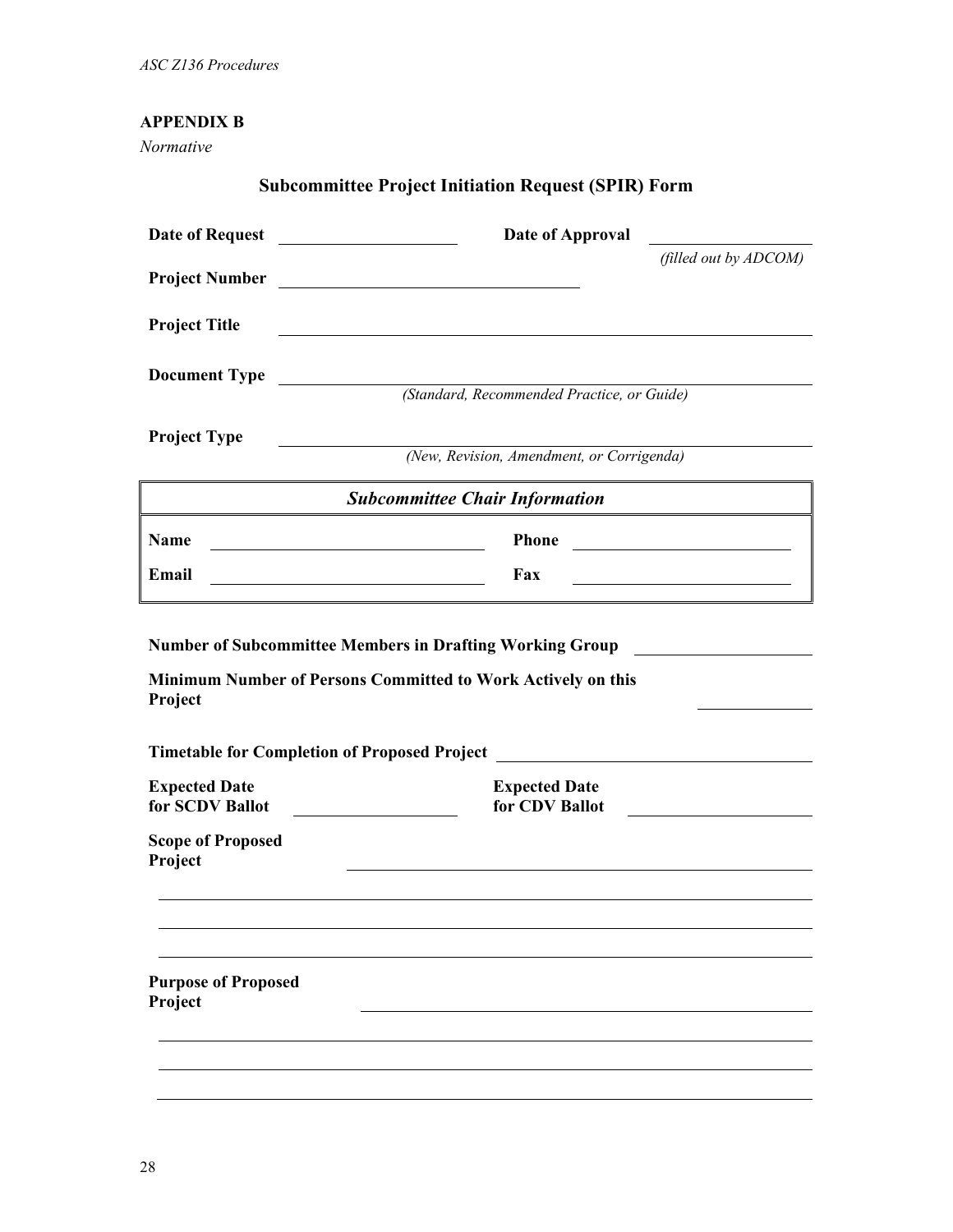#### **Subcommittee Project Initiation Request (SPIR) Form (continued)**

| <b>Stakeholders likely to be</b><br>impacted by the project                                |                                                                   |                                                     |
|--------------------------------------------------------------------------------------------|-------------------------------------------------------------------|-----------------------------------------------------|
|                                                                                            | (e.g., telecom, medical, environmental, etc.)                     |                                                     |
| <b>Detailed Outline of Proposed</b><br>Project                                             |                                                                   | Not required for<br>reaffirmations<br>or corrigenda |
| organization?                                                                              | Is this standard planned for adoption by another international    |                                                     |
| If "YES", what<br>organization                                                             |                                                                   |                                                     |
| If "NO", explain                                                                           |                                                                   |                                                     |
|                                                                                            | <b>Proposed Coordination / Recommended Method of Coordination</b> |                                                     |
|                                                                                            | <b>Organization / Committee</b>                                   | Method*                                             |
| <b>Mandatory Coordination</b><br>(coordinating subcommittees<br>requested by ADCOM)        | EWG                                                               |                                                     |
| <b>Requested Coordination</b><br>(coordinating subcommittees<br>requested by subcommittee) |                                                                   |                                                     |
|                                                                                            |                                                                   |                                                     |
| <b>Additional Explanation Notes</b>                                                        |                                                                   |                                                     |

*\* Circulation of Drafts (DR); Liaison Members (LI); or Common Membership (CO)*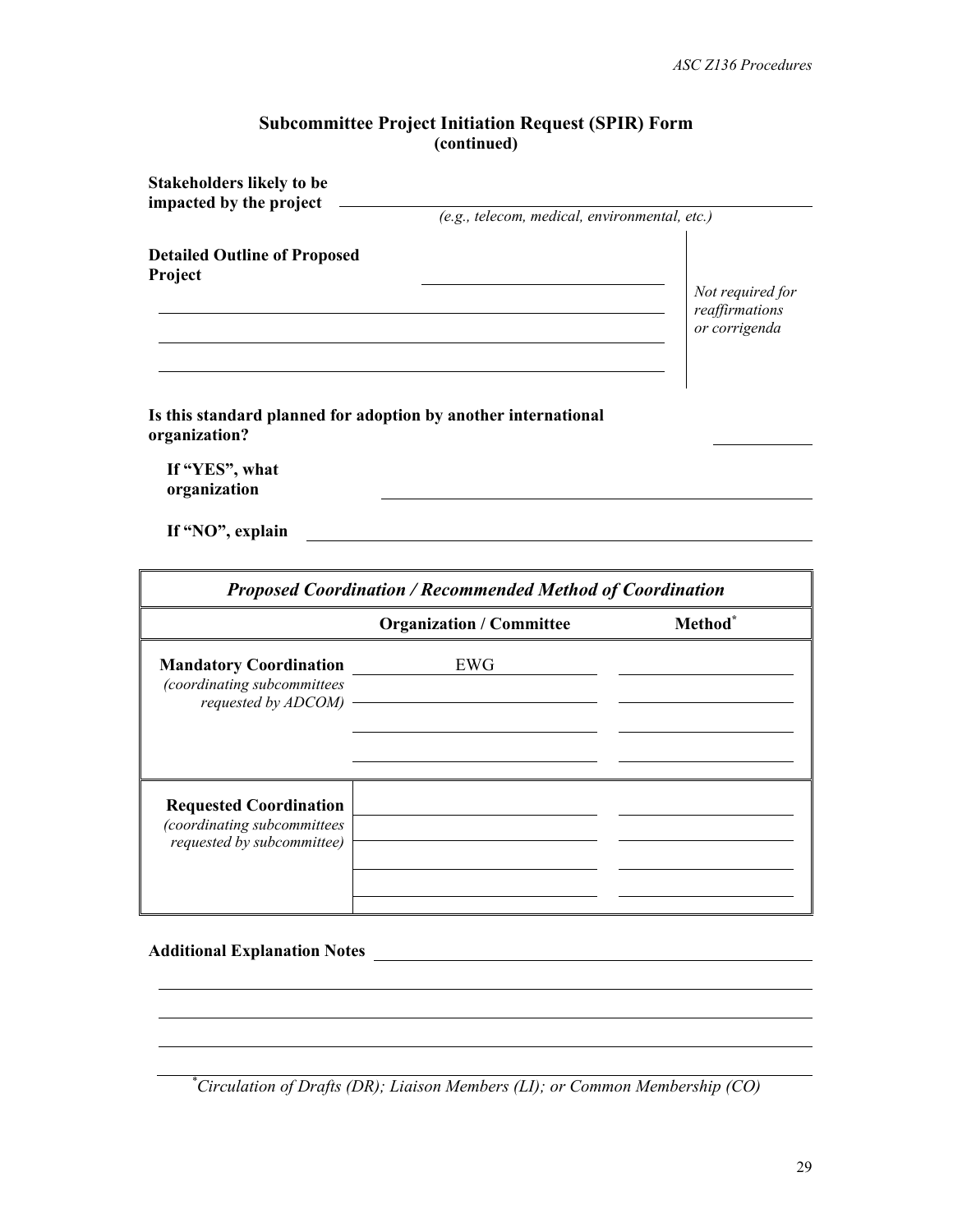#### **APPENDIX C**

*Informative*

#### **Invitation to Ballot Form**

#### You are invited to ballot on the  $\Box$  Subcommittee Draft for Vote or  $\Box$  Committee Draft for **Vote on the new or revised:** *(insert document title here)*

**Background:** ASC Z136 Procedures call for the establishment of balloting groups prior to voting on any new or revised document. Balloters will be given a specified time period in which to respond to the ballot. In order for the ballot to be valid, *at least 75% of the ballots sent must be returned*. If you agree to become part of the following balloting group, you will be expected to vote on the document when it reaches the voting stage.

#### \*\*\*\*\*\*\*\*\*\*\*\*\*\*\*\*\*\*\*\*\*\*\*\*\*\*\*\*\*\*\*\*\*\*\*\*\*\*\*\*\*\*\*\*\*\*\*\*\*\*\*\*\*\*\*\*\*\*\*\*\*\*\*\*\*\*\*\*\*\*\*\*\*\*\*\*\*\*\*\*\*\*\*\*\*\*\*

# **Affirmation Statement**

I affirm that I have a material interest in the standard being balloted and have the expertise necessary to effect an informed decision. By agreeing to participate in this ballot, I have an obligation to respond. I understand that failure to return a completed ballot may disqualify me from participating in future ballots.

\*\*\*\*\*\*\*\*\*\*\*\*\*\*\*\*\*\*\*\*\*\*\*\*\*\*\*\*\*\*\*\*\*\*\*\*\*\*\*\*\*\*\*\*\*\*\*\*\*\*\*\*\*\*\*\*\*\*\*\*\*\*\*\*\*\*\*\*\*\*\*\*\*\*\*\*\*\*\*\*\*\*\*\*\*\*\*

 $\Box$  Yes, I agree to participate in the balloting group and will return the ballot by the specified due date.

 $\Box$  No, I am not interested in participating on this balloting group.

| Name:                                                                                                                                                                                                                                                                               | the control of the control of the control of the control of the control of the control of | Phone #:              |                                                                                                                           |  |  |  |
|-------------------------------------------------------------------------------------------------------------------------------------------------------------------------------------------------------------------------------------------------------------------------------------|-------------------------------------------------------------------------------------------|-----------------------|---------------------------------------------------------------------------------------------------------------------------|--|--|--|
| Company:                                                                                                                                                                                                                                                                            |                                                                                           |                       |                                                                                                                           |  |  |  |
| Address:                                                                                                                                                                                                                                                                            |                                                                                           |                       |                                                                                                                           |  |  |  |
| (Not necessary if emailing from a known email address)                                                                                                                                                                                                                              | Date: $\frac{1}{\sqrt{1-\frac{1}{2}} \cdot \frac{1}{2}}$                                  |                       |                                                                                                                           |  |  |  |
| Interest Category* - Check the interest category that you represent for this ballot (select only one):                                                                                                                                                                              |                                                                                           |                       |                                                                                                                           |  |  |  |
| Consultant<br>Academia<br>$\Box$ Department of Defense (DoD)<br>Directly Affected Public<br>$\Box$<br>Government (non-DoD)<br>Government Contractor<br>$\Box$<br>Industrial/Commerce<br>Manufacturer<br>$\Box$<br>$\Box$ Regulatory Agency<br>$\Box$<br>Testing Laboratory/Facility |                                                                                           |                       | Consumer/Consumer Organization<br>Distributor/Retailer<br>Health Care<br>Professional Society<br><b>Trade Association</b> |  |  |  |
| This form must be received by                                                                                                                                                                                                                                                       | <i>(insert to whom)</i>                                                                   | by close of business, | <i>(insert date and time)</i>                                                                                             |  |  |  |
|                                                                                                                                                                                                                                                                                     | Please email, fax or mail to the following:                                               |                       |                                                                                                                           |  |  |  |
| Name:<br>Address:                                                                                                                                                                                                                                                                   |                                                                                           | Phone:                |                                                                                                                           |  |  |  |
| City, State, Zip:                                                                                                                                                                                                                                                                   |                                                                                           | Email:                |                                                                                                                           |  |  |  |
| NO RESPONSES TO THIS INVITATION WILL BE ACCEPTED AFTER (insert date and time here)                                                                                                                                                                                                  |                                                                                           |                       |                                                                                                                           |  |  |  |

\*Interest category definitions to be provided electronically (via link) or in print with invitation to ballot.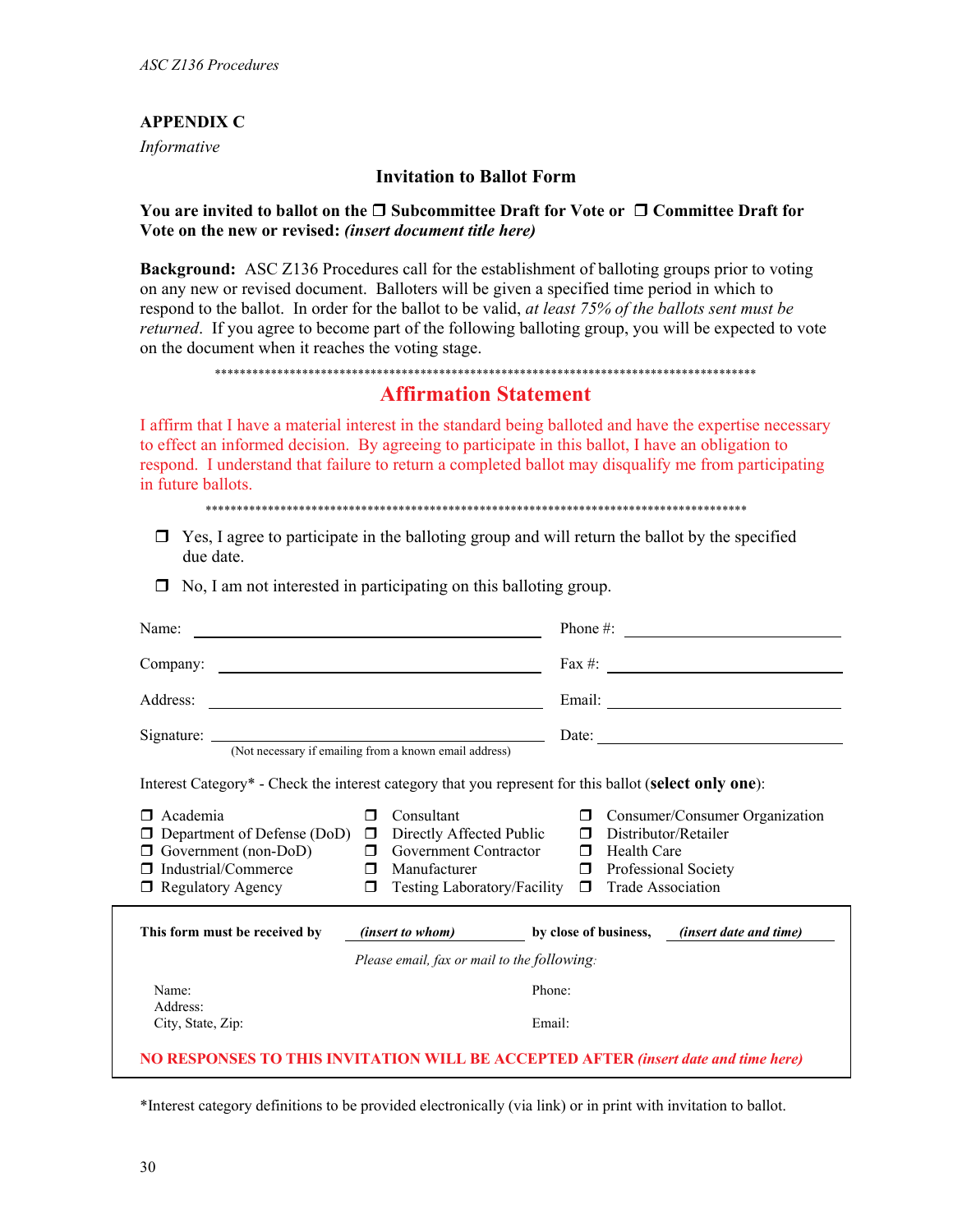#### **APPENDIX D**

*Informative*

# **Summary Comment Form**

#### **Title of Draft:**

**Number and Date of Draft:**

**Title of Subcommittee:**

| <b>Submitted</b><br>by [Name] | <b>Text</b><br>Reference<br>Location | <b>Rationale or</b><br><b>Error</b><br>Indicate by<br>checkmark in left<br>column if critical<br>comment, see note.<br><b>Comment</b><br>[X] | <b>Proposed Change</b> | <b>Resolution of</b><br><b>Comment by</b><br>Subcommittee and<br>Rationale |
|-------------------------------|--------------------------------------|----------------------------------------------------------------------------------------------------------------------------------------------|------------------------|----------------------------------------------------------------------------|
|                               |                                      |                                                                                                                                              |                        |                                                                            |
|                               |                                      |                                                                                                                                              |                        |                                                                            |
|                               |                                      |                                                                                                                                              |                        |                                                                            |
|                               |                                      |                                                                                                                                              |                        |                                                                            |
|                               |                                      |                                                                                                                                              |                        |                                                                            |

NOTE: Reasons for a negative vote shall be given. Please provide specific wording or actions that would resolve the objection. Indicate in the column to the left of the comment (mark with "x") if this is a critical comment to be addressed before you would be willing to change your vote. Insert additional rows as necessary.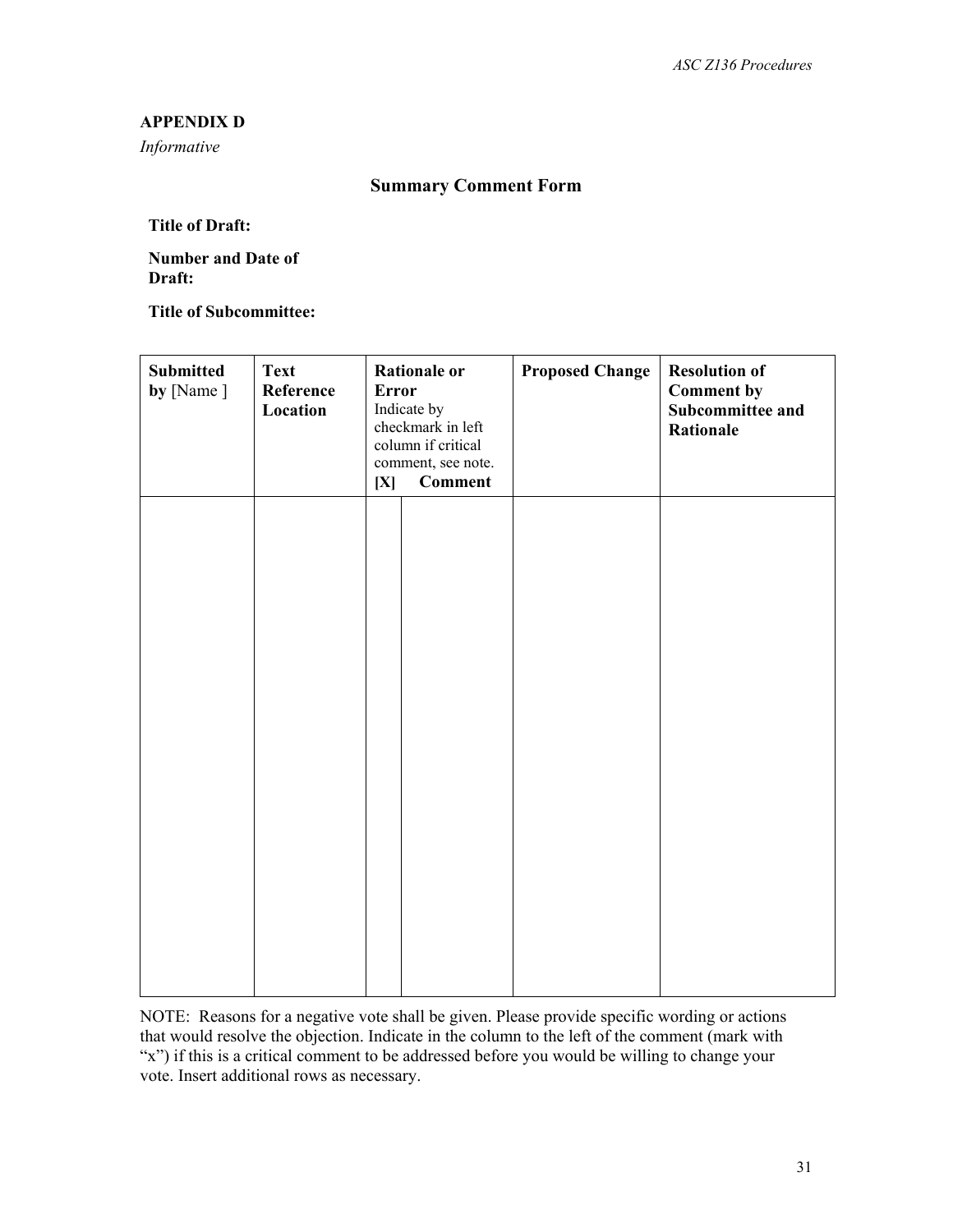#### **APPENDIX E**

*Informative*

#### **Subcommittee Standard-Document Submittal Form**

**1. PROJECT NUMBER:** [….] **2. DATE:** [200x mm dd]

- **3. TITLE:** [….]
- **4. SPONSOR (Full Name of Subcommittee):** [….]

#### **5. BALLOTING POOL (CBBG):**

(Complete table below, add rows as necessary)

| Name | Affiliation | Subcommittee | <b>Interest Classification</b> |
|------|-------------|--------------|--------------------------------|
|      |             |              |                                |
|      |             |              |                                |
|      |             |              |                                |
|      |             |              |                                |
|      |             |              |                                |
|      |             |              |                                |

#### **6. NAME AND ADDRESS OF SUBMITTER:** […]

**Telephone:** [ ] **Fax:** [ ] **E-Mail:** [ ]

# **7. DESCRIPTION OF DOCUMENT:** (Check one from each column.)

| $\Box$ New           | $\Box$ Standard                                                                      | $\Box$ Full Use (5-year life cycle)  |
|----------------------|--------------------------------------------------------------------------------------|--------------------------------------|
| $\Box$ Revision      | □ Recommended Practice                                                               | $\Box$ Trial Use (2-year life cycle) |
| $\Box$ Reaffirmation | $\Box$ Guide                                                                         |                                      |
| $\Box$ Withdrawal    | $\Box$ Amendment/Corrigenda to an<br>existing standard (Indicate<br>number and year) |                                      |

**7A. REAFFIRMATION ONLY:** In the opinion of the balloting group, this standard continues to be useful in its current form and contains no significant obsolete or erroneous information.

 $\Box$  Yes  $\Box$  No

 $\mathcal{L}_\text{max}$  , where  $\mathcal{L}_\text{max}$  is the set of the set of the set of the set of the set of the set of the set of the set of the set of the set of the set of the set of the set of the set of the set of the set of the se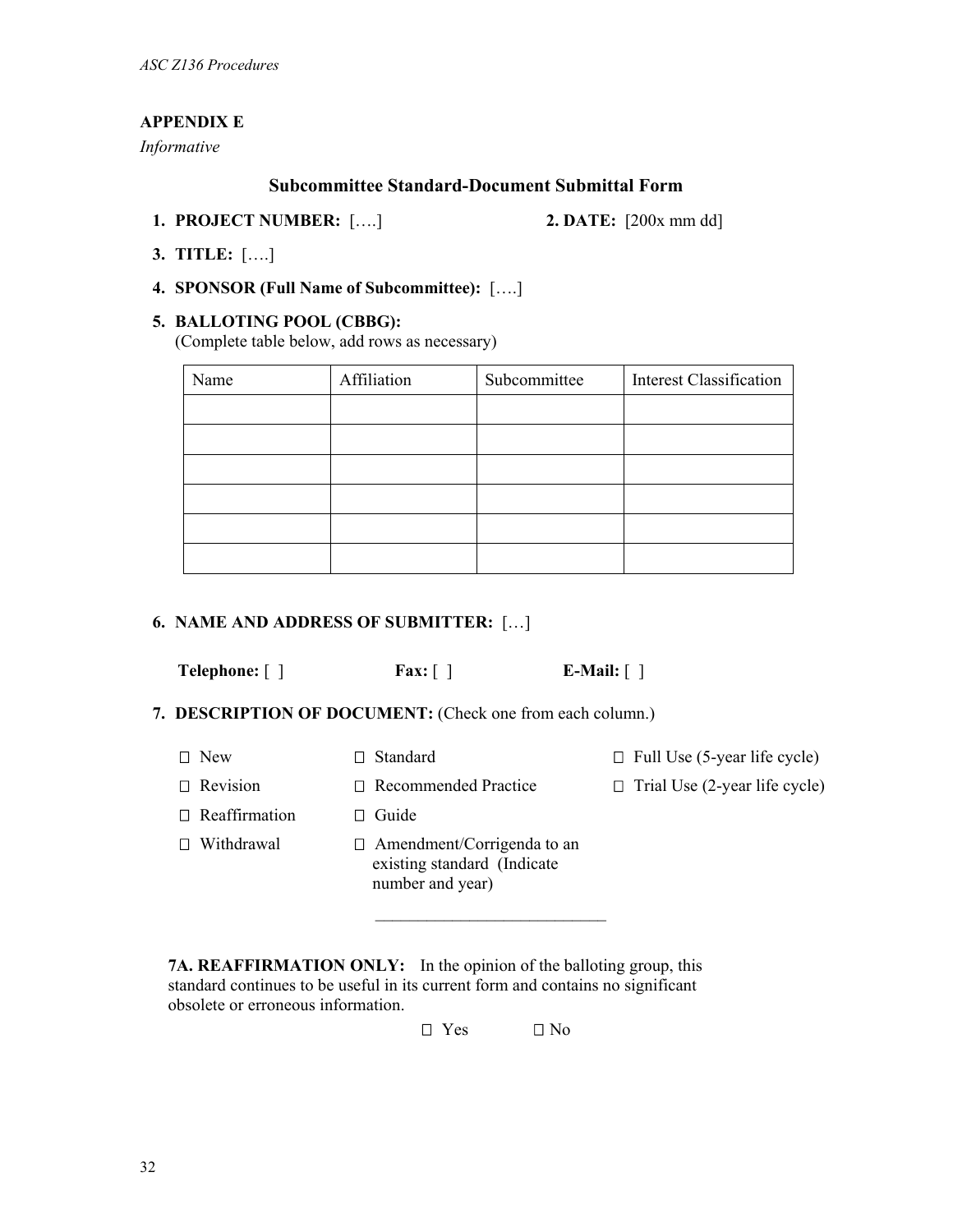#### **8. BALLOT INFORMATION**

List the interest categories of eligible balloters only.

| Interest | No. | Interest | No. | Interest | No. | Interest | No. |
|----------|-----|----------|-----|----------|-----|----------|-----|
| Category |     | Category |     | Category |     | Category |     |

#### **9. SUMMARY OF ELIGIBLE BALLOTS:** (Complete table below)

|                                         | <b>INITIAL BALLOT</b> |              | <b>RECIRCULATION BALLOT</b> (if<br>applicable) |              |  |
|-----------------------------------------|-----------------------|--------------|------------------------------------------------|--------------|--|
|                                         | Draft                 | Date Closed: | Draft                                          | Date Closed: |  |
|                                         | <b>Number</b>         | Percentage   | <b>Number</b>                                  | Percentage   |  |
| <b>Ballots Mailed</b>                   |                       | 100%         |                                                | 100%         |  |
| <b>Ballots Returned</b>                 |                       |              |                                                |              |  |
| Affirmatives                            |                       |              |                                                |              |  |
| Negatives                               |                       | N/A          |                                                | N/A          |  |
| Abstentions                             |                       |              |                                                |              |  |
| Reasons for abstentions: Lack of time = |                       |              | Lack of expertise $=$                          |              |  |
|                                         | Other $=$             |              |                                                |              |  |

#### **10. RESOLUTION OF COMMENTS AND NEGATIVE VOTES**

All balloting group members, and coordinating groups have been advised of substantive changes made with respect to the balloted draft standard (in response to comments, in resolving negative votes, or for other reasons) and have received copies of all unresolved negative votes with reasons from the negative voter and the rebuttal, and have been advised that they have an opportunity to change their votes.

- **A.** Have unresolved negative votes been circulated?  $\Box$  Yes  $\Box$  No  $\Box$  No unresolved votes *Include unresolved negative comments and rebuttal.*
- **B.** Have substantive document changes been circulated?  $\Box$  Yes  $\Box$  No  $\Box$  No substantive changes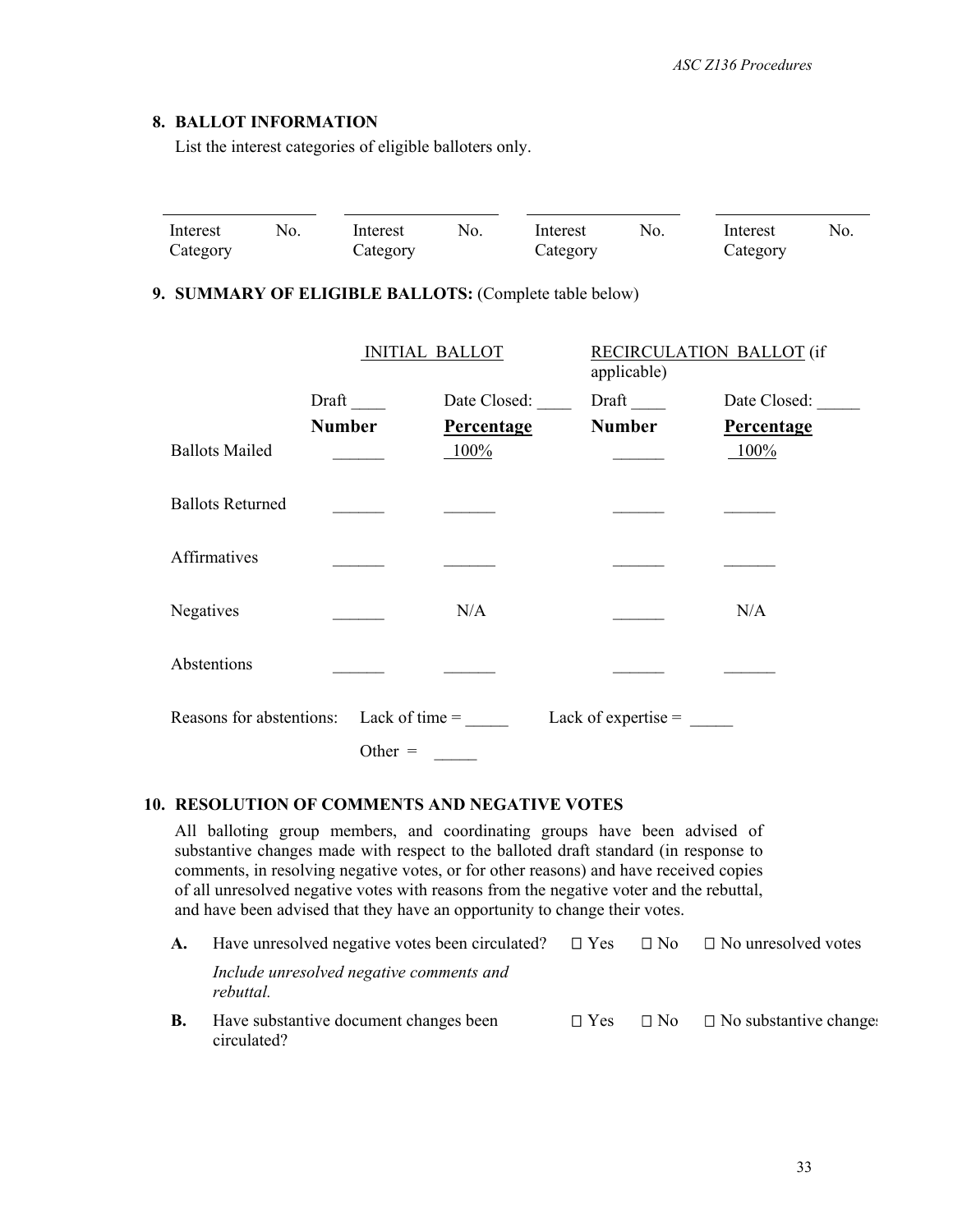#### **11. INTERNATIONAL STANDARDS ACTIVITIES**

accompany the published standard?

| Is this document intended to be the basis of or included in an international<br>standard?                            |            |           | $\Box$ Yes<br>(Explain) | $\Box$ No |  |
|----------------------------------------------------------------------------------------------------------------------|------------|-----------|-------------------------|-----------|--|
| 12. SOURCE MATERIALS SUBMITTED TO ASC Z136 Secretariat                                                               |            |           |                         |           |  |
| <b>A.</b> Have electronic versions of the source documents (text and $\Box$ Yes $\Box$ No<br>figures) been provided? |            |           | Format:                 |           |  |
| <b>B.</b> Will a diskette or other online material be required to                                                    | $\Box$ Yes | $\Box$ No |                         |           |  |

# **13. SUBMISSION CHECKLIST**  $(X = \text{included in submitted package } N/A = \text{Not applicable})$

| Submission Package Item                                                              |  |
|--------------------------------------------------------------------------------------|--|
| This submittal form                                                                  |  |
| Ballot summary form(s) (1 per ballot cycle)                                          |  |
| Copies of unresolved negatives & rebuttals                                           |  |
| Final balloted draft of proposed standard<br># of complete paper copies of draft $#$ |  |
|                                                                                      |  |

*This draft standard has been developed in accordance with the policies and procedures of ASC Z136 and I am authorized by those policies and procedures to make this submittal.*

**Signature of Submitter Title (role in Sponsor)**